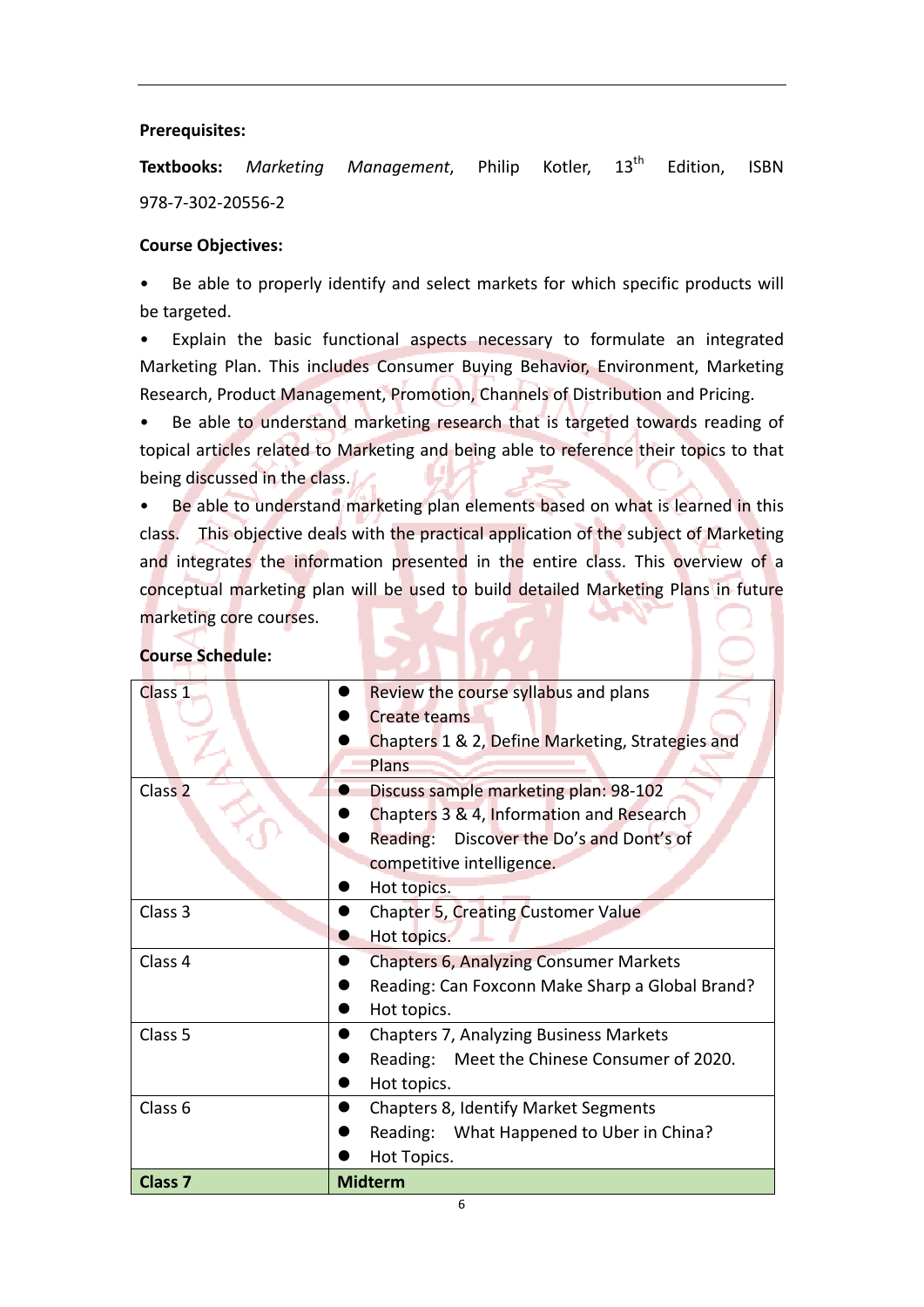| Class 8             | Chapter 9, Creating Brand Equity                 |  |  |  |
|---------------------|--------------------------------------------------|--|--|--|
|                     | Reading:                                         |  |  |  |
|                     | Hot topics.                                      |  |  |  |
| Class 9             | Chapter 10 & 12, Crafting Brand Position         |  |  |  |
|                     | Hot topics.                                      |  |  |  |
| Class 10            | Chapter 11, Dealing with Competition             |  |  |  |
|                     | Hot topics.                                      |  |  |  |
| Class 11            | Chapter 13, Product Strategy                     |  |  |  |
|                     | Reading: Real Story Behind Jeff Bezos            |  |  |  |
|                     | Hot topics.                                      |  |  |  |
| Class 12            | Chapter 13, Services                             |  |  |  |
|                     | Reading: Opportunities Open Up in Chinese        |  |  |  |
|                     | Private Health Insurance                         |  |  |  |
| Class 13            | Chapter 14, Pricing                              |  |  |  |
|                     | Boeing keeps prices for 2017.                    |  |  |  |
| Class 14            | Chapter 16, Retail, Wholesale & Logistics        |  |  |  |
|                     | Reading: Inside the secret world of Trader Joe's |  |  |  |
| Class <sub>15</sub> | Chapters 17 & 18, Communications and             |  |  |  |
|                     | Promotions                                       |  |  |  |
| Class 16            | <b>Final</b>                                     |  |  |  |
| <b>Evaluation:</b>  |                                                  |  |  |  |

## **Evaluation:**

| <b>Team Presentation of Reading</b> | 25% |  |
|-------------------------------------|-----|--|
| Team Hot Topics                     | 25% |  |
| Midterm                             | 25% |  |
| <b>Final Exam</b>                   | 25% |  |
|                                     |     |  |

**Academic Dishonesty:** N/A

# **[UG] Public Finance**

**Credits:** 2

**Teaching Hours:** 32

**Department:** School of Public Economics and Administration

**Prerequisites:** N/A

**Textbooks:** Worth Publishers,*Public Finance and Public Policy* by Jonathan Gruber,

4th edition 2013.

**Course Objectives:** This course aims at illustrating basic and foundational concepts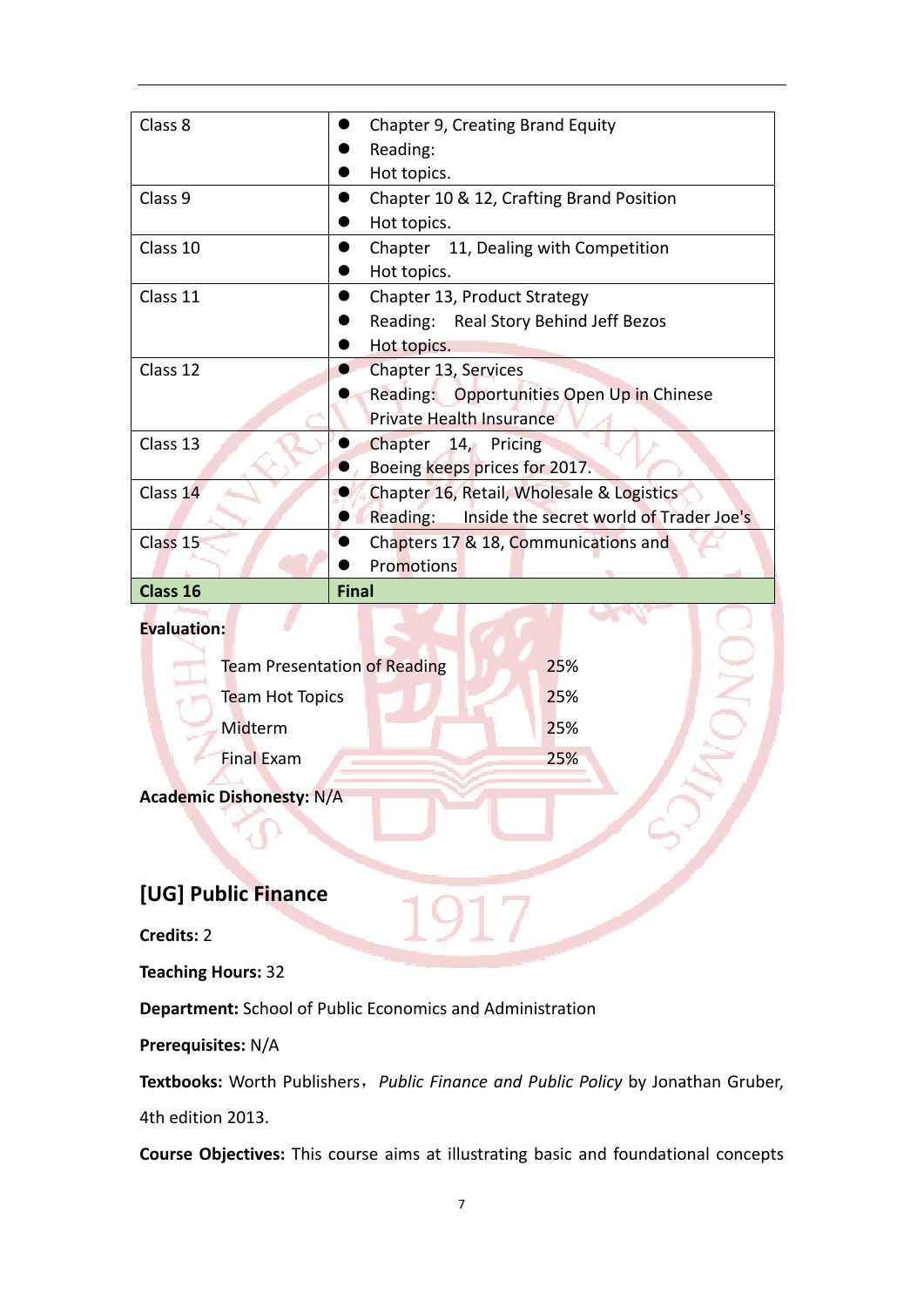and principles in public finance. Students will learn about the role of government in the economy, about why, when and with which instruments can the government intervene in the economy.

|  | <b>Course Schedule:</b> |
|--|-------------------------|
|--|-------------------------|

| <b>Class</b>   | Subject                                       |  |
|----------------|-----------------------------------------------|--|
| Part I         |                                               |  |
| 1              | Introduction                                  |  |
| 2              | <b>Theoretical Concepts in Public Finance</b> |  |
| 3              | <b>Empirical Tools in Public Finance</b>      |  |
| Part II        |                                               |  |
| 5              | Theory of Insurance                           |  |
| 6              | Social Insurance                              |  |
| 7              | <b>Midterm Exam</b>                           |  |
|                | Part III                                      |  |
| 8              | <b>Public Goods</b>                           |  |
| 9              | <b>Public Goods and Applications</b>          |  |
| <b>Part IV</b> |                                               |  |
| 10             | <b>Taxation</b>                               |  |
| 11             | <b>Taxation and Applications</b>              |  |

**Evaluation** 

|                   | Class participation & attendance | 10%        |
|-------------------|----------------------------------|------------|
| <b>Midterm</b>    |                                  | <b>20%</b> |
| <b>Final Exam</b> |                                  | 70%        |

**Academic Dishonesty:** Issues related to the student's academic dishonesty includes cheating on exams; plagiarism; forged or improper use in school achievement; without teacher permission to access, the use of test materials. The minimum penalty for academic dishonesty is the examination given 0 points. Other penalties include report school-related departments and in accordance with relevant regulations.

# **[UG] Legal Reasoning & Research**

**Credits:** 3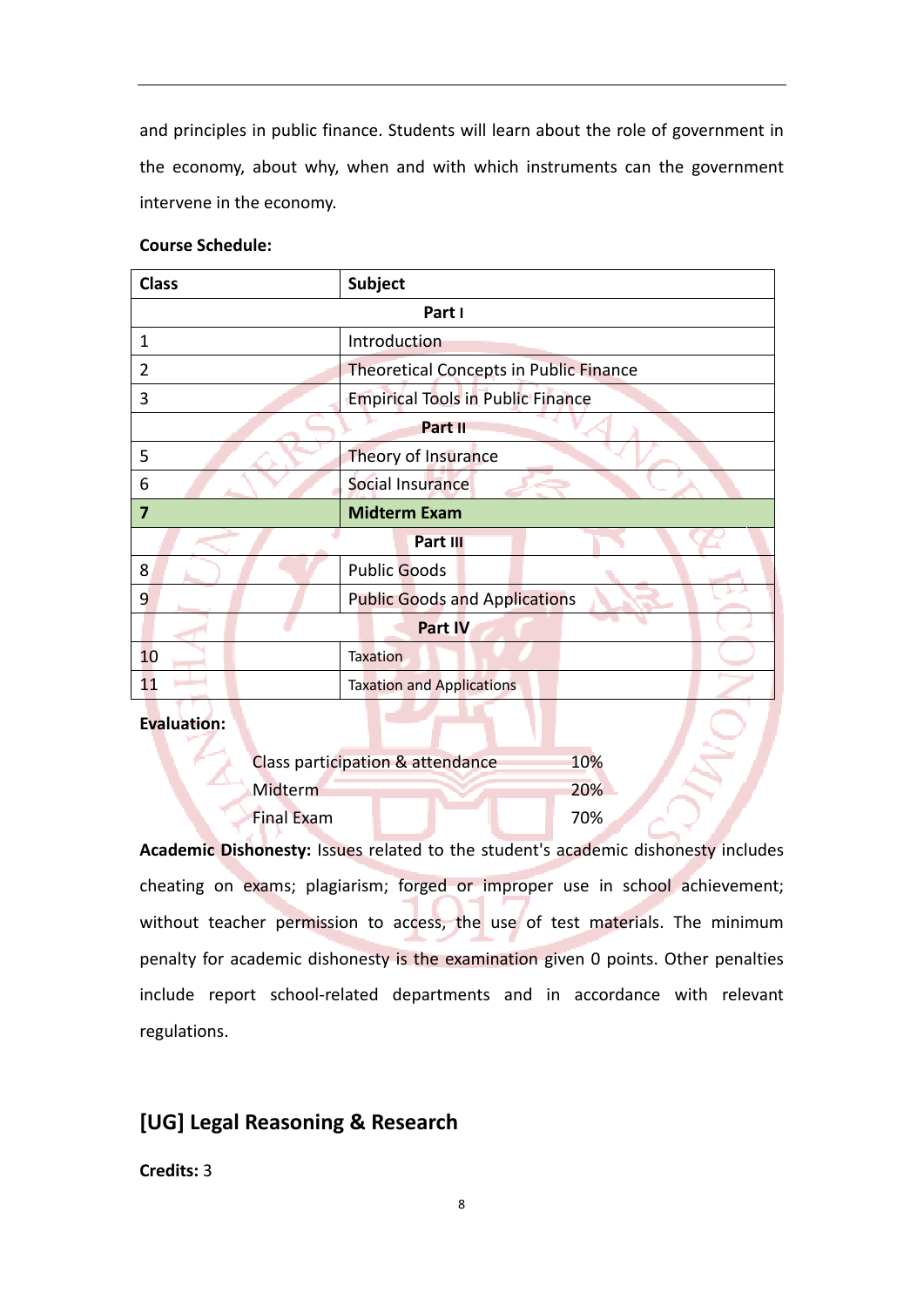**Teaching Hours:** 48

**Department:** Law

**Prerequisites:** N/A

#### **Textbooks:** N/A

**Course Objectives:** The legal reasoning and research course is designed to make civil law country students learn the general techniques and process of case analysis and relevant legal writing and legal research in common law countries. Students are expected to perform Anglo-American style legal reasoning, writing, and research practices with course instructor's guidance. Coverage of this course includes: structure of cases and case reading skills, analogical reasoning, deductive reasoning, case brief and memo writing, research with case law, research with interpreting constitutions, statutes and international law, research with academic legal publications and legal databases.

**Academic Dishonesty:** N/A

# **[UG] Auditing**

**Credits:** 3

**Teaching Hours:** 48

**Department:** School of Accounting

**Prerequisites:** N/A

**Textbooks:** Auditing and Assurance Services – 14th Edition – Arens/Elder/Beasley **Course Description:** Study of auditing standards, internal accounting, control systems, compliance and substantive audit procedures applied to accounts and transaction cycles, and audit reports. Review of the auditing concepts of materiality and risk, types of evidence and documentation, and an introduction to the ethical and legal responsibilities of the Certified Public Accountant.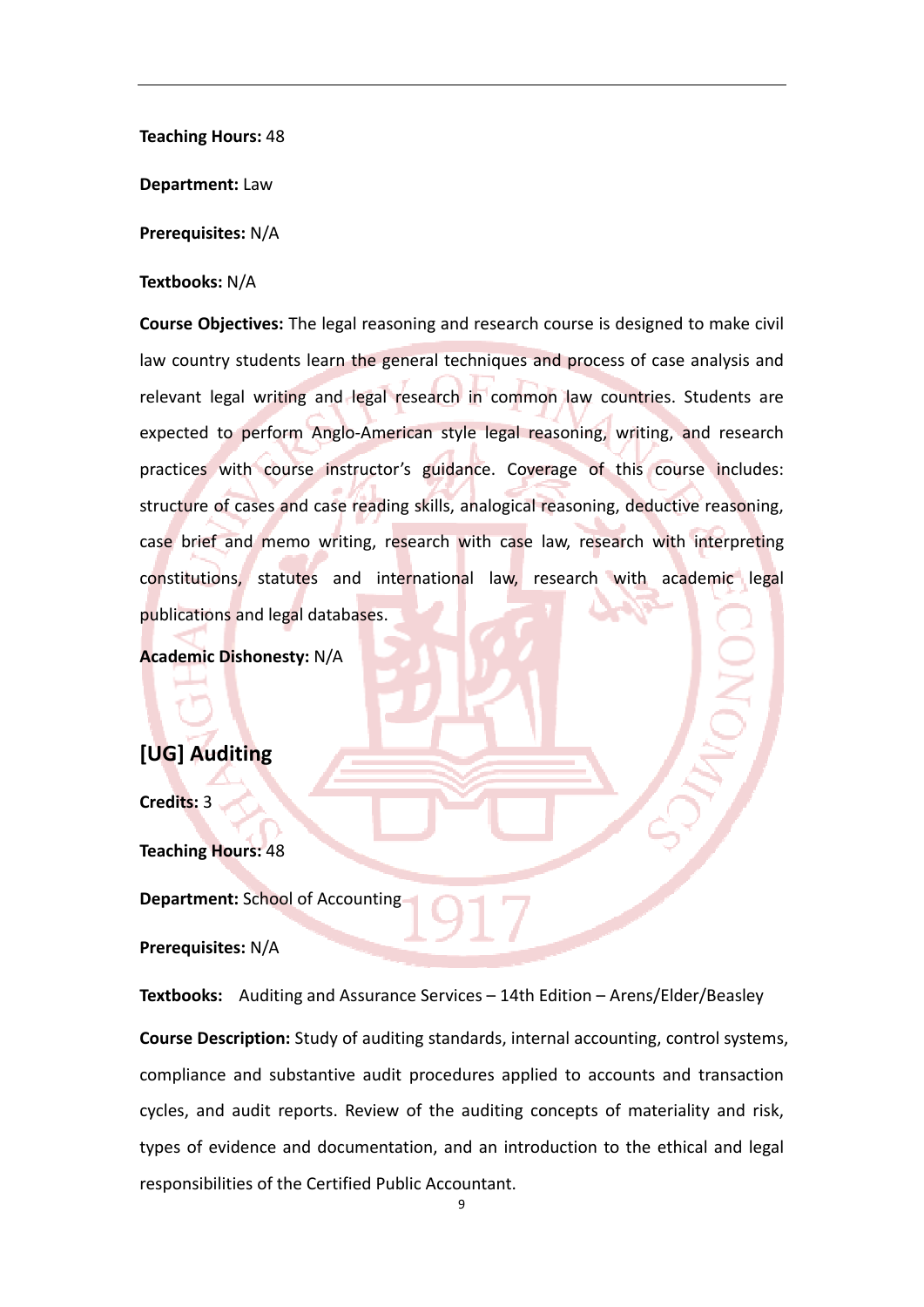**Course Schedule:** Tuesday and Thursday 10:05 – 11:45

**Evaluation:**

| Homework and Other       | 30% |
|--------------------------|-----|
| <b>Final Examination</b> | 70% |

**Academic Dishonesty:** N/A

**[UG] Mathematical Statistics**

**Credits:** 3

**Teaching Hours:** 48

**Department:** School of Finance

**Prerequisites:** N/A

**Textbooks:** Chapters 5 – 9, *Probability and Statistics (4th edition)* by Morris H. DeGroot and Mark J. Schervish

**Course Description:** This class emphasizes applications and fundamental concepts of statistics as well as provides a practical orientation that teaches students how to identify the correct method, calculate the statistics, and properly interpret the results in the context of the question or decision at hand. The students will learn not only the algorithms and techniques used to solve related problems, but also the real-world applications that adopt these methods. The students are encouraged to utilize computers in every respect of this class.

## **Course Schedule:**

| Date | <b>Subjects</b>                       | <b>Assignments</b>                  |
|------|---------------------------------------|-------------------------------------|
| 5/16 | D & S 5.6 The Normal Distribution     | Section 5.6 (Page 315) #1-11        |
| 5/17 | D & S 5.7 The Gamma Distribution      | Section 5.7 (Page 325) #1-10        |
| 5/18 | D & S $6.2$ , $6.3$ The Law of Large  | Section 6.2 (Page 358) #5, 6;       |
|      | Numbers & The Central Limit           | Section 6.3 (Page 370) #1-10        |
|      | Theorem                               |                                     |
| 5/19 | D & S 6.4 The Correction for          | Section 6.4 (Page 374) #1-5;        |
|      | Continuity                            | Section 7.5 (Page 425)<br>$#2-9;$   |
|      | D & S 7.1 & 7.5 Statistical Inference | Section 7.6 (Page 441) #1, 2, 3, 5, |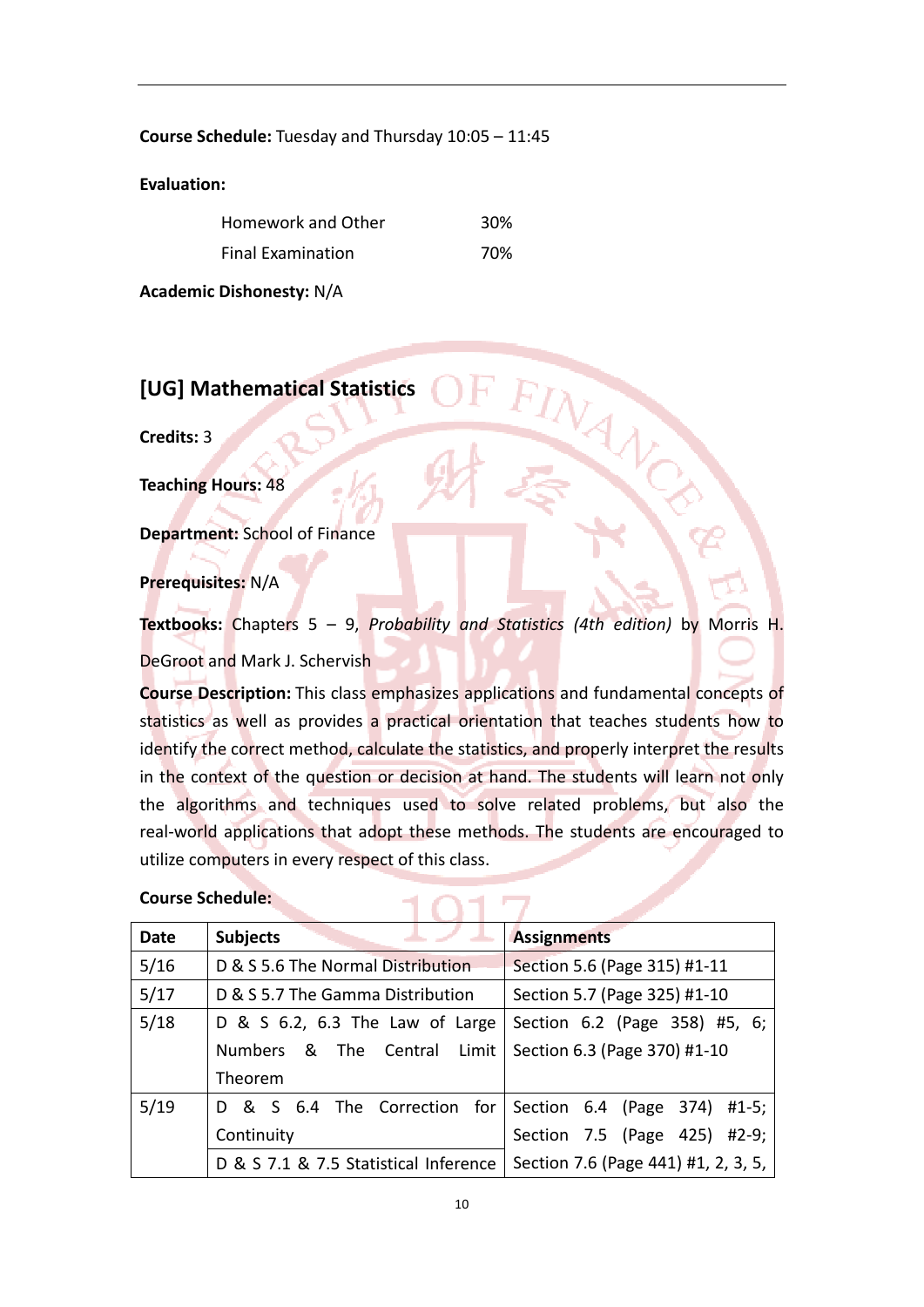|      | & Maximum Likelihood Estimators        | 6, 7                                |
|------|----------------------------------------|-------------------------------------|
|      | D & S 7.6 Properties of Maximum        |                                     |
|      | Likelihood Estimators                  |                                     |
| 5/23 | D & S 7.7 Sufficient Statistics and HW | Section 7.7 (Page 448) #1-10        |
|      | <b>Discussion</b>                      |                                     |
| 5/24 | D & S 7.8 Joint Sufficient Statistics  | Section 7.8 (Page 454) #1-4         |
|      | D & S 7.9 Improving an Estimator       | Section 7.9 (Page 460) #1, 2, 3, 4, |
|      |                                        | 8, 12, 13, 14                       |
| 5/25 | <b>HW Discussion</b>                   |                                     |
| 5/26 | Exam 1: Chapters 5, 6, & 7             | Section 8.1 (Page 468) #5-8,        |
|      | D & S 8.1 Sampling Distribution        | Section 8.2 (Page 472) #5, 6, 7, 9, |
|      | & S 8.2<br>Chi-Square<br>The<br>D      | 10, 11                              |
|      | <b>Distribution</b>                    |                                     |
| 5/29 | D & S 8.3 Sample mean and sample       | Sec. 8.3 (Page 479) #6, 7, 8        |
|      | variance;                              |                                     |
| 5/30 | D & S 8.4 The t Distribution.          | Sec. 8.4 (Page 484) #3, 4, 5, 6     |
| 5/31 | D & S 8.5 Confidence Intervals         | Sec. 8.5 (Page 494) #2, 3, 4, 5, 6  |
| 6/1  | D & S 8.7 Unbiased Estimators          | Sec. 8.7 (Page 512) #1-9; Sec. 8.8  |
|      | D & S 8.8 Fisher Information           | (Page 527) #2, 3, 4, 5, 7, 8        |
|      | <b>Homework Discussion</b>             |                                     |
| 6/5  | D & S 9.1 & 9.2 Testing hypotheses     | Sec. 9.1 (Page 548) #1, 2, 3, 4, 6, |
|      | D & S 9.3 UMPT                         | 11; Section 9.2 (Page 557) # 1, 2,  |
|      |                                        | 3, 5, 7, 8, 10; Section 9.3 (Page   |
|      |                                        | 566) #1, 2, 3, 6, 8, 9, 10, 11, 13  |
| 6/6  | D & S 9.4 Two-Sided Alternatives       | Sec. 9.4 (Page 575) #4, 5           |
|      | D & S 9.5 The t tests                  | Sec. 9.5 (Page 585) #4, 8, 9, 10,   |
|      |                                        | 12, 13, 14, 15, 16                  |
| 6/7  | D & S 9.6 Comparing the Means of       | Sec. 9.6 (Page 596) # 1-5           |
|      | two Normal Distributions               |                                     |
|      | D & S 9.7 The F distribution           | Sec. 9.7 (Page 604) # 1, 2, 7, 8, 9 |
| 6/9  | Chapter 9 homework discussion          |                                     |
|      | Exam 2                                 |                                     |

**Evaluation:**

| 45% |
|-----|
| 45% |
| 10% |
|     |

**Academic Dishonesty:** N/A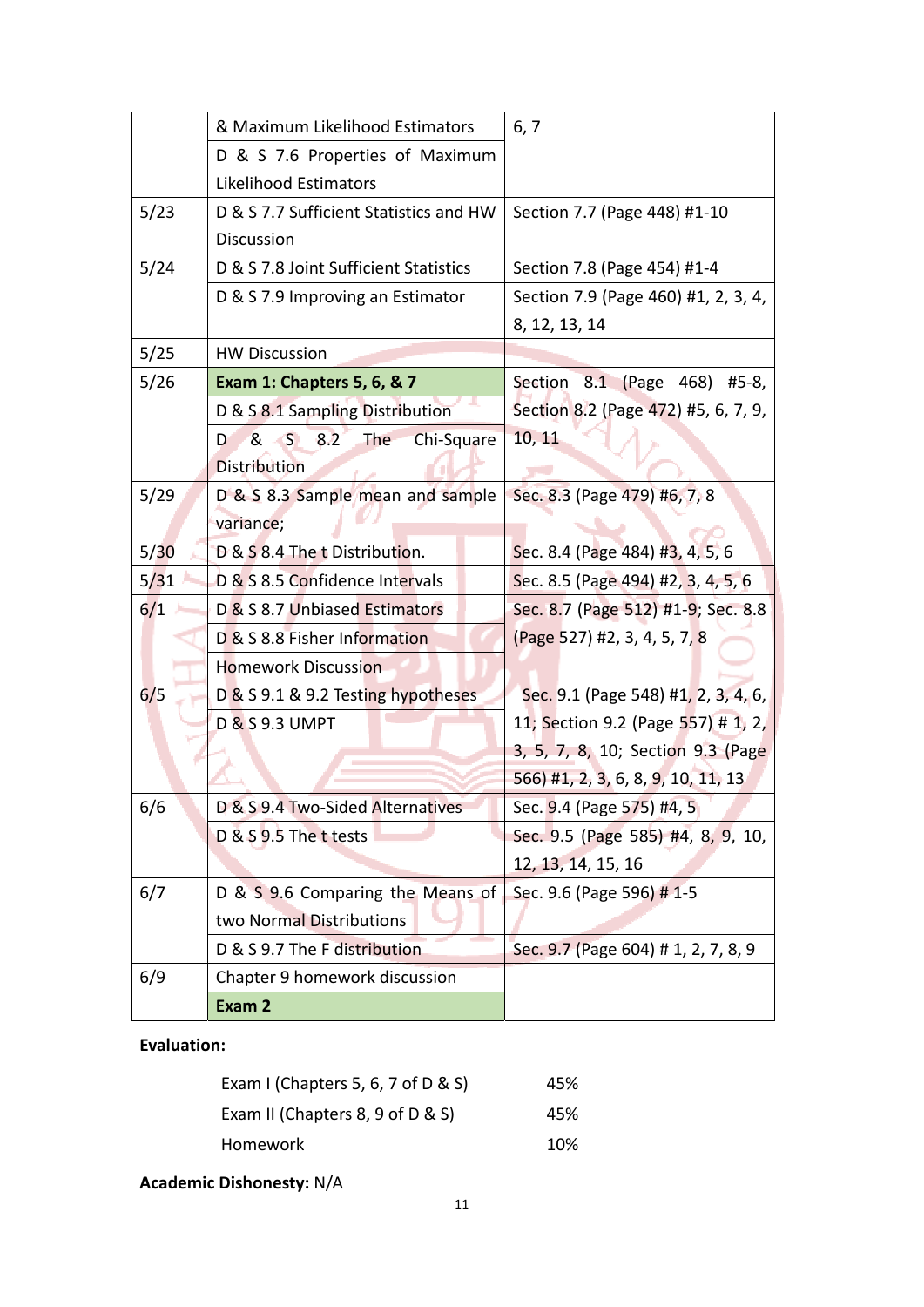# **[UG] International Economics**

**Credits:** 3

**Teaching Hours:** 48

## **Department:** School of Economics

**Pre-requisites:** This course is an upper level economics class in both microeconomics and macroeconomics. I assume that you fully understand the fundamentals learned in principles of microeconomics and principles of macroeconomics. Calculus is also required for you to follow the lectures.

**Textbooks:** *International Economics* (combined edition) by Robert C. Feenstra and Alan M. Taylor.

**Course Objectives:** This course is a one‐semester introduction to International Economics. The objective of this course is to study the fundamentals of international trade and international macroeconomics, which provide tools to understand important international economic issues and policies. In the first half of the course, basic trade models, which explain why countries trade, are discussed and then followed by discussions of trade policies, such as trade barriers and international trade agreements. In the second half of this course we focus on how exchange rate is determined and how different exchange regimes work. By the end of the course, we expect that everyone can apply what we have learned from the class to analyze some current economic issues.

| Subject                                          | Chapter | Approximate<br>time.<br>in<br>class |
|--------------------------------------------------|---------|-------------------------------------|
| Introduction                                     | 1       | 90 <sub>mins</sub>                  |
| <b>International Trade</b>                       |         |                                     |
| The Ricardian Model                              | 2       | 180 <sub>mins</sub>                 |
| The Specific-Factor Model                        | 3       | 180mins                             |
| The Heckscher-Ohlin Model                        | 4       | 180mins                             |
| Imperfect<br>and<br>Increasing<br><b>Returns</b> | 6       | 180 <sub>mins</sub>                 |
| Competition                                      |         |                                     |
| <b>Foreign Outsourcing</b>                       | 7       | 180mins                             |
| Tariffs<br>under<br>Perfect<br>and<br>Quotas     | 8       | 180 <sub>mins</sub>                 |
| Competition                                      |         |                                     |
| <b>International Agreements</b>                  | 11      | 90 <sub>mins</sub>                  |

## **Course Schedule:**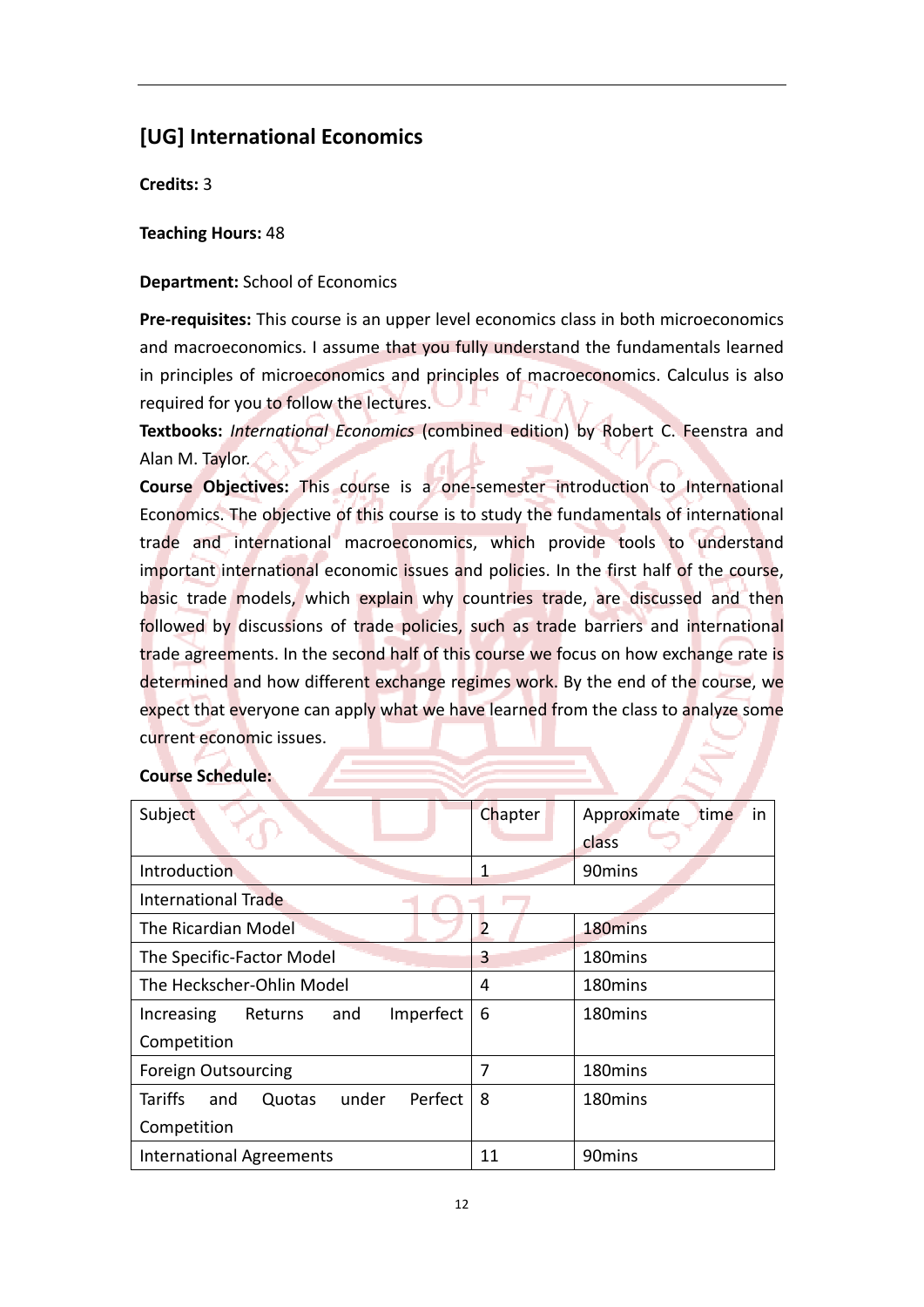| <b>Midterm Exam</b>                        |    |                     |  |
|--------------------------------------------|----|---------------------|--|
| <b>International Macroeconomics</b>        |    |                     |  |
| Introduction to Exchange Rates             | 13 | 90 <sub>mins</sub>  |  |
| Monetary Approach of Exchange<br>The       | 14 | 180mins             |  |
| Rates                                      |    |                     |  |
| The Asset Approach of Exchange Rates       | 15 | 180 <sub>mins</sub> |  |
| International Accounts                     | 16 | 180 <sub>mins</sub> |  |
| Exchange Rates<br>Macro<br>and<br>Output,  | 18 | 180 <sub>mins</sub> |  |
| Policies                                   |    |                     |  |
| Exchange Rate Crisis (will be covered only | 20 | N/A                 |  |
| if time allows)                            |    |                     |  |
|                                            |    |                     |  |

**Final exam**

### **Evaluation:**

Homework 10% Midterm 30% Final Exam 60%

### **Academic Dishonesty:**

- Be honest at all times.
- Act fairly toward others. For example, do not disrupt or seek an unfair advantage over others by cheating, or by talking or allowing eyes to wander during exams.
- Take group as well as individual responsibility for honorable behavior. Collectively, as well as individually, make every effort to prevent and avoid academic misconduct, and report acts of misconduct that you witness.
- Do not submit the same work in more than one class. Unless otherwise specified by the instructor, all work submitted to fulfill course requirements must be work done by the student specifically for that course. This means that work submitted for one course cannot be used to satisfy requirements of another course unless the student obtains permission from the instructor.
- Unless permitted by the instructor, do not work with others on graded coursework, including in class and take‐home tests, papers, or homework assignments. When an instructor specifically informs students that they may collaborate on work required for a course, the extent of the collaboration must not exceed the limits set by the instructor.
- Know what plagiarism is and take steps to avoid it. When using the words or ideas of another, even if paraphrased in your own words, you must cite your source. Students who are confused about whether a particular act constitutes plagiarism should consult the instructor who gave the assignment.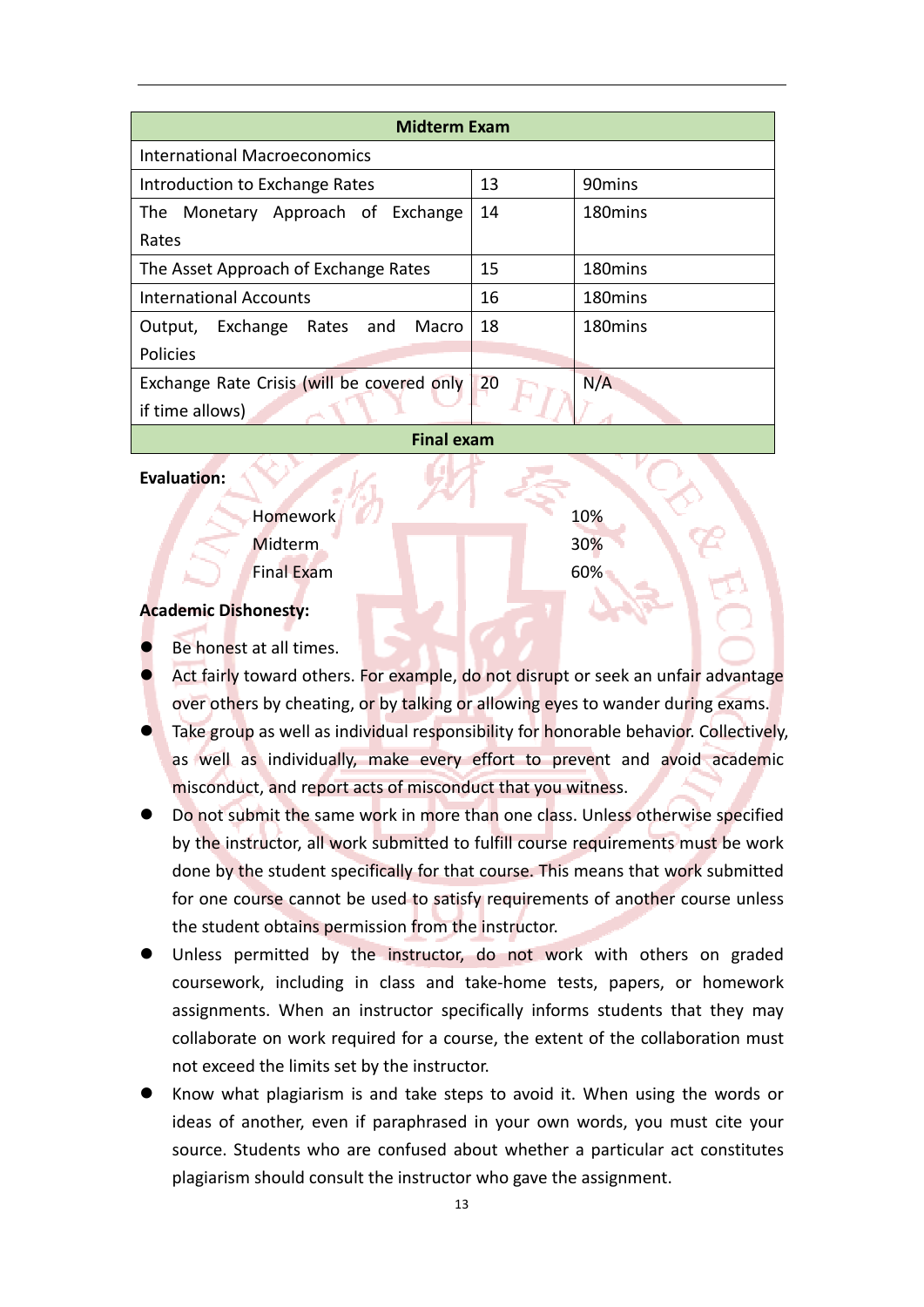Know the rules - ignorance is no defense. Those who violate campus rules regarding academic misconduct are subject to disciplinary sanctions, including suspension and dismissal.

# **[UG] Money & Banking**

**Credits:** 2

**Teaching Hours:** 32

**Department:** School of Finance

**Prerequisites:** N/A

**Textbooks:** *Money, Banking and Financial Markets, 2th Edition* by Stephen Cecchetti,

INAV

### McGraw‐Hill

**Course Description:** This course focuses on money, banking and financial institutions. Topics include money and the payment system; financial instruments, financial markets, and financial institutions; future value, present value and interest rates; risk and returns; bonds, bond prices, and the determination of interest rates; risk and term structure of interest rates; stocks, stock markets, and market efficiency; derivatives, futures, options and swaps; foreign exchange rates; the economics of financial intermediation; depository institutions, banks and bank management; financial industry structure; regulating the financial system; the structure of central banks, the federal reserve and the European central banks.

**Course Schedule:** N/A

### **Evaluation:**

| <b>Attendance and Class Participation</b> | 5%  |
|-------------------------------------------|-----|
|                                           |     |
| <b>Homework Assignments</b>               | 20% |
| Midterm I                                 | 25% |
|                                           |     |
| Midterm II                                | 25% |
|                                           |     |
| Final Exam                                | 25% |
|                                           |     |

**Academic Dishonesty:** Integrity, mutual respect and human dignity for others are fundamental expectations in this class. Cheating, plagiarism or other forms of dishonesty are prohibited. As part of academic honesty, students are expected to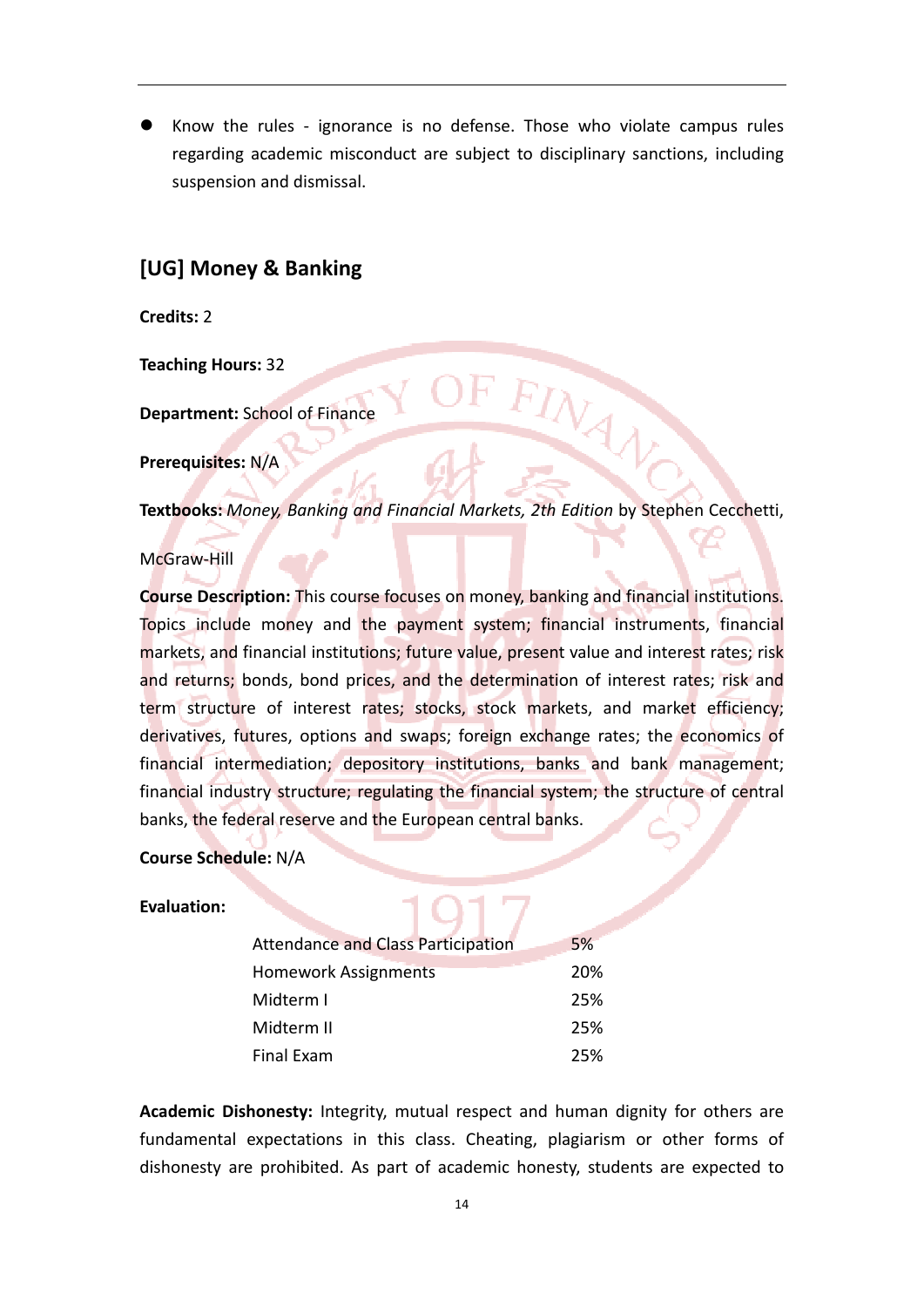adhere to all instructions given on examinations.

# **[UG] Management**

**Credits:** 2

**Teaching Hours:** 32

**Department:** School of International Business Administration

**Prerequisites:** N/A

**Textbooks:** Handouts

**Course Objectives:** By the completion of the course, students will have a greater understanding of the role and importance of management. Students will understand that management is an on-going process geared to motivate the worker as an individual and as a member of a group. Learning basic management terminology will also be achieved. After completing this course, you should:

VAN

1. Understand the historical evolution of management and the manager's role in society;

2. Understand the fundamental concepts and principles of management which have general applicability to all types of organizations;

3. Understand the economic, legal, political, ethical, socio-cultural and international forces in an organization's environment and their impact upon the organization;

4. Develop knowledge of the basic management functions of planning, organizing, leading and controlling;

5. Identify current problems, issues, and trends which challenge today's managers;

6. Develop an understanding of the relationship between individual values and attitudes and managerial leadership style;

7. Develop and strengthen problem solving and communication skills.

## **Course Schedule:**

| Week | Subject                                      |  |  |
|------|----------------------------------------------|--|--|
|      | Introduction to Management and Organizations |  |  |
|      | Management History                           |  |  |
|      | <b>Planning and Strategy</b>                 |  |  |
|      | Leadership and Ethics                        |  |  |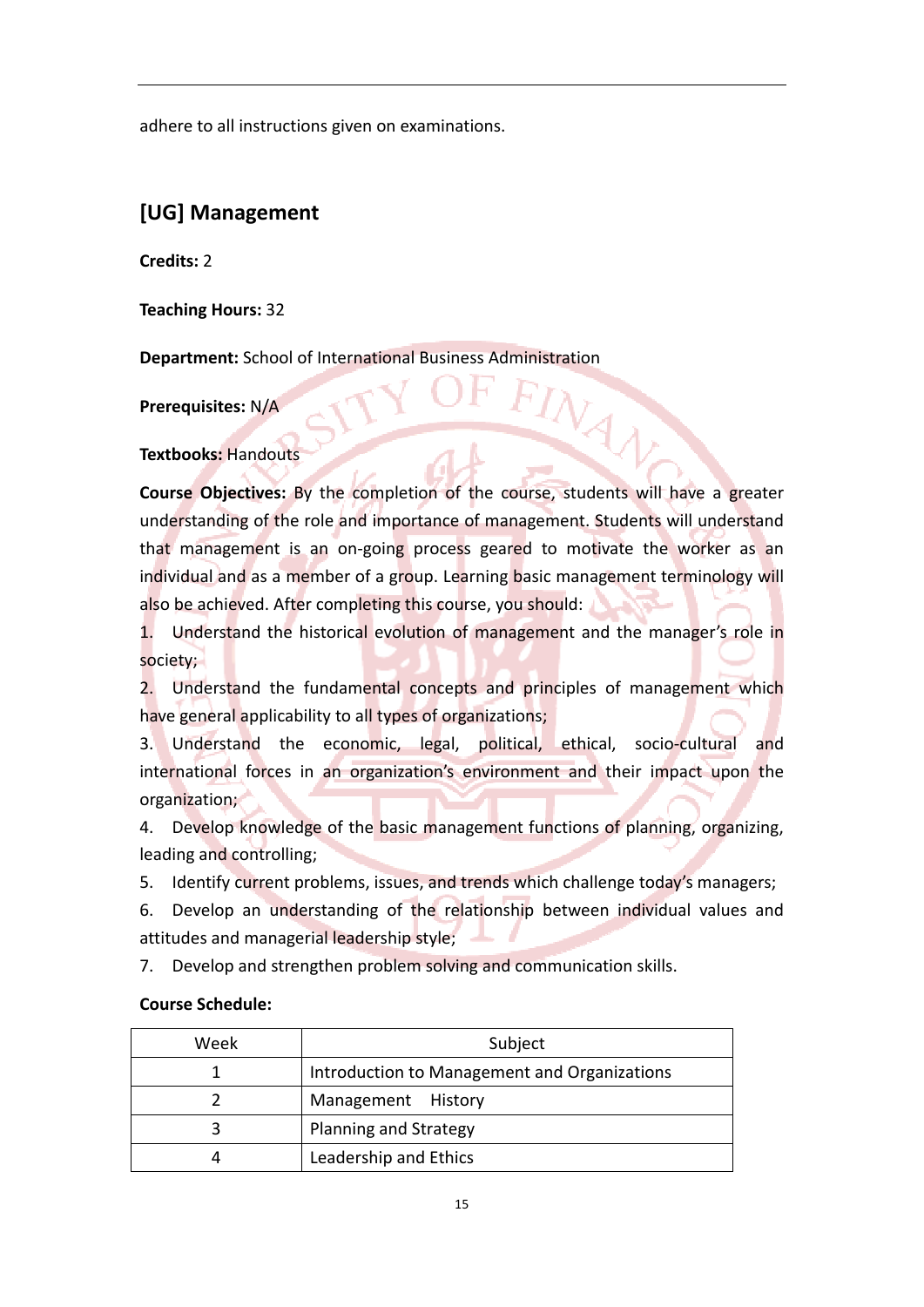| 5  | <b>Organizational Structures</b>    |
|----|-------------------------------------|
| 6  | <b>Management Controls</b>          |
| 7  | <b>Team Project 1 Presentations</b> |
| 8  | <b>Decision Making</b>              |
| 9  | <b>Communicating for Results</b>    |
| 10 | <b>Human Resources</b>              |
| 11 | Human Resources - Interviews        |
| 12 | Motivation                          |
| 13 | <b>Corporate Governance</b>         |
| 14 | <b>Team Project 2 Presentations</b> |
| 15 | Change & Stress Management          |
| 16 | <b>Team Reviews</b>                 |
| 17 | 21st Century Skills                 |

#### **Evaluation:**

| Class Attendance & Participation     | <b>20%</b> |
|--------------------------------------|------------|
| <b>Course Projects and exercises</b> | 20%        |
| Final Exam                           | 60%        |

**Academic Dishonesty: Plagiarism is not tolerated by SUFE.** All course work submitted MUST be your own work. Do not copy from the Internet or other sources without using the correct referencing. If you copy without references to copied or other obtained information you **will** receive a '0' score.

# **[UG] Intermediate Microeconomics**

**Credits:** 3

### **Teaching Hours:** 48

**Department:** School of Economics

**Prerequisites:** None

**Textbooks:** *Hal R. Varian, Intermediate Microeconomics—A Modern Approach, 7th*

*edition.*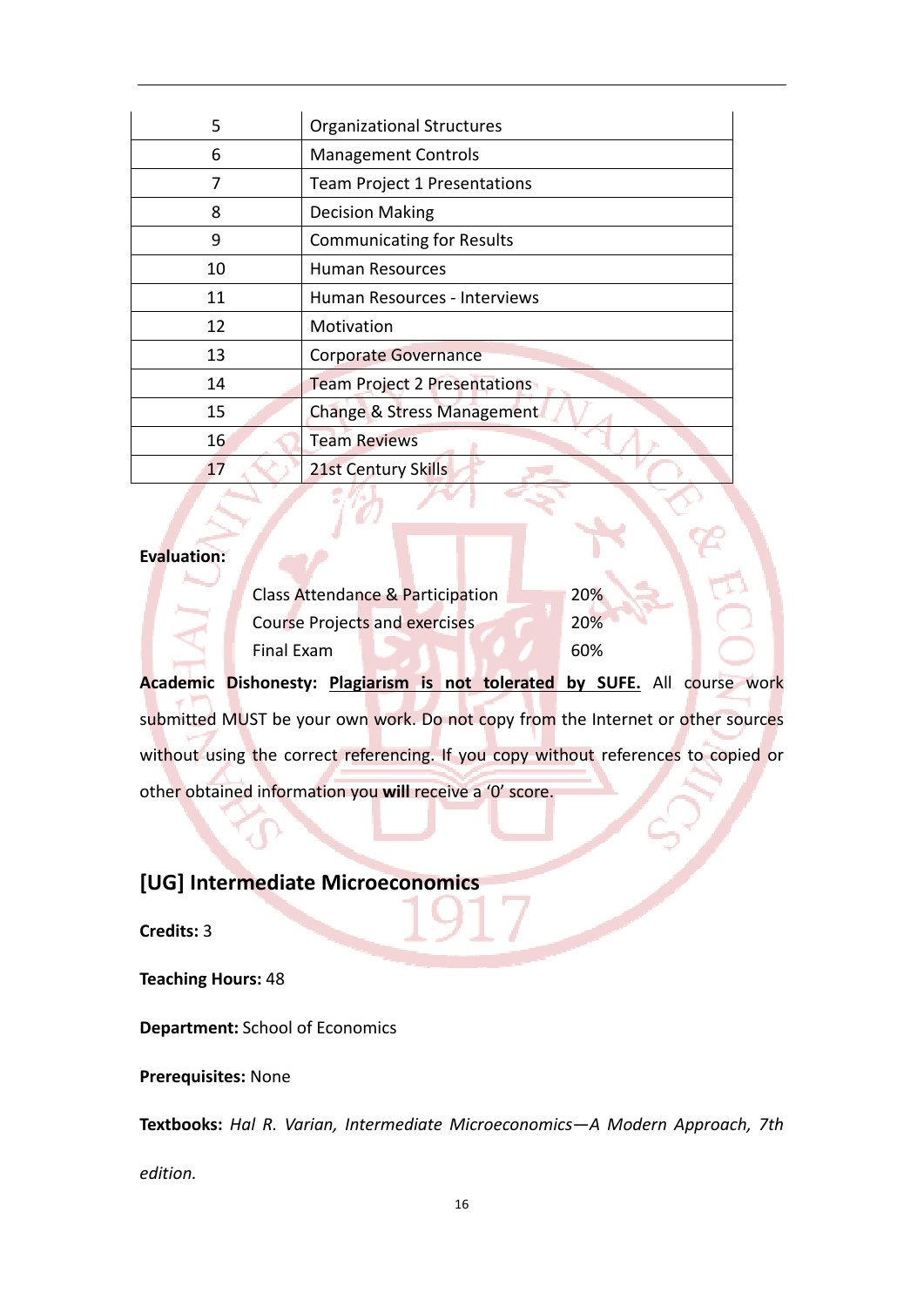**Course Description:** The objective of this course is to provide the student a fairly rigorous introduction to the methods of microeconomic analysis. We will focus on covering some of the core concepts and tools of microeconomics so that the student is prepared for applications of these ideas in later courses. In microeconomics we first consider the decision-making of individual agents and then examine how the aggregation of these decisions affects market outcomes. This course begins by studying the decision‐making of consumers and how that leads to aggregate demand; we then move on to considering producer decision-making and aggregate supply. Next we study how supply and demand interact in ideal market conditions (perfect competition) and define equilibrium. The final part of the course relaxes some of the strong assumptions of perfectly competitive markets to consider market power, imperfect or asymmetric information, and non-market goods. The course uses a variety of mathematical techniques, including graphs, algebra, and calculus.

| Week         | Lecture | Day         | Date           | <b>Topic</b>                       | <b>Reading</b>  |
|--------------|---------|-------------|----------------|------------------------------------|-----------------|
| $\mathbf{1}$ |         | 1 Tuesday   |                | 2/23/16 Introduction to the Market | Ch <sub>1</sub> |
| $\mathbf{1}$ |         | 2 Thursday  |                | 2/25/16 Budget constraint          | Ch <sub>2</sub> |
| 2            |         | 3 Tuesday   |                | 3/1/16 Preferences                 | Ch <sub>3</sub> |
| 2            |         | 4 Thursday  | 3/3/16 Utility |                                    | Ch <sub>4</sub> |
| 3            |         | 5 Tuesday   |                | 3/8/16 Choice                      | Ch <sub>5</sub> |
| 3            |         | 6 Thursday  |                | 3/10/16 Demand                     | Ch <sub>6</sub> |
| 4            |         | 7 Tuesday   |                | 3/15/16 Slutsky Equation           | Ch <sub>8</sub> |
| 4            |         | 8 Thursday  |                | 3/17/16 Intertemporal choice       | Ch 10           |
| 5            |         | 9 Tuesday   |                | 3/22/16 Uncertainty                | Ch 12           |
| 5            |         | 10 Thursday |                | 3/24/16 Consumer Surplus           | Ch 14           |
| 6            |         | 11 Tuesday  |                | 3/29/16 Market Demand              | Ch 15           |
| 6            |         | 12 Thursday |                | 3/31/16 Equilibrium                | Ch 16           |
| 7            |         | 13 Tuesday  |                | 4/5/16 Review Class                |                 |
| 7            |         | Thursday    |                | 4/7/16 Midterm Exam                |                 |
| 8            |         | 14 Tuesday  |                | 4/12/16 Technology                 | Ch 18           |
| 8            |         | 15 Thursday |                | 4/14/16 Profit Maximization        | Ch 19           |
| 9            |         | 16 Tuesday  |                | 4/19/16 Cost Minimization          | Ch 20           |
| 9            |         | 17 Thursday |                | 4/21/16 Cost Curves                | Ch 21           |
| 10           |         | 18 Tuesday  |                | 4/26/16 Firm Supply                | Ch 22           |
| 10           |         | 19 Thursday |                | 4/28/16 Industry Supply            | Ch 23           |
| 11           |         | 20 Tuesday  |                | 5/3/16 Monopoly                    | Ch 24           |
| 11           |         | 21 Thursday |                | 5/5/16 Oligopoly                   | Ch 27           |
| 12           |         | 22 Tuesday  |                | 5/10/16 Externalities              | Ch 34           |
| 12           |         | 23 Thursday |                | 5/12/16 Public Goods               | Ch 36           |

### **Course Schedule:**

**Evaluation:**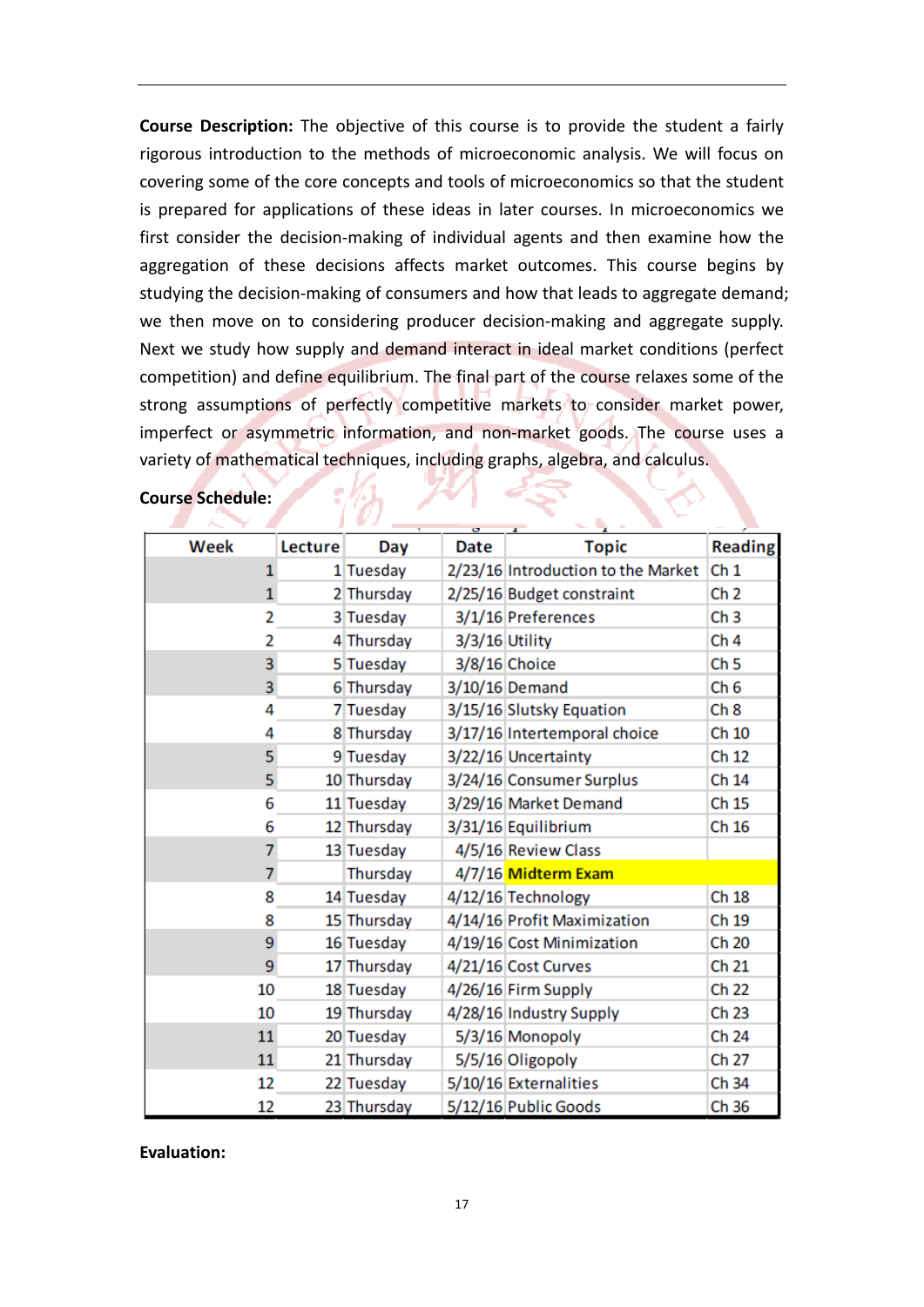| <b>Class Participation</b>    | 5%  |
|-------------------------------|-----|
| Homework and in-class quizzes | 20% |
| Midterm Exam                  | 25% |
| Final Exam                    | 50% |

**Academic Dishonesty:** I follow the standard SUFE policies. I cannot accept any excuse for missing exams unless you provide proof of an emergency (illness, etc…). This emergency must be considered a valid excuse by SUFE guidelines. Academic dishonesty by the student code of conduct includes cheating on the assignments or exams; plagiarizing; altering; forging, or misusing a University academic record; taking, acquiring, or using test materials without faculty permission; and acting alone or in cooperation with another to enhance a grade, etc. A minimum penalty for academic dishonesty is a grade of zero. Other penalties may include an F in course and a complaint to university authorities so that they act consequently with the corresponding university policy.

# **[UG] Property Law**

**Credits:** 3

**Teaching Hours:** 48

### **Department:** Law

**Textbooks:** Property : A Contemporary Approach 2nd Edition, West 2014. As I am aware that you do not have access to the textbook, copies of the assigned readings will be handed out to you in each class for the following week.

**Course Objectives:** This course is designed to help the students gain a working knowledge of Property Law and the associated legal issues, become aware of legal theory behind Property Law and gain competency in handling cases dealing with property related disputes in a common law legal setting.

**Evaluation:** Grading scale: The course will be graded on a bell curve. Students will be

graded based upon their attendance and participation 30%, a midterm examination

20% and a final exam worth 50%

**Academic Dishonesty:** Students at SHUFE enjoy significant freedom of artistic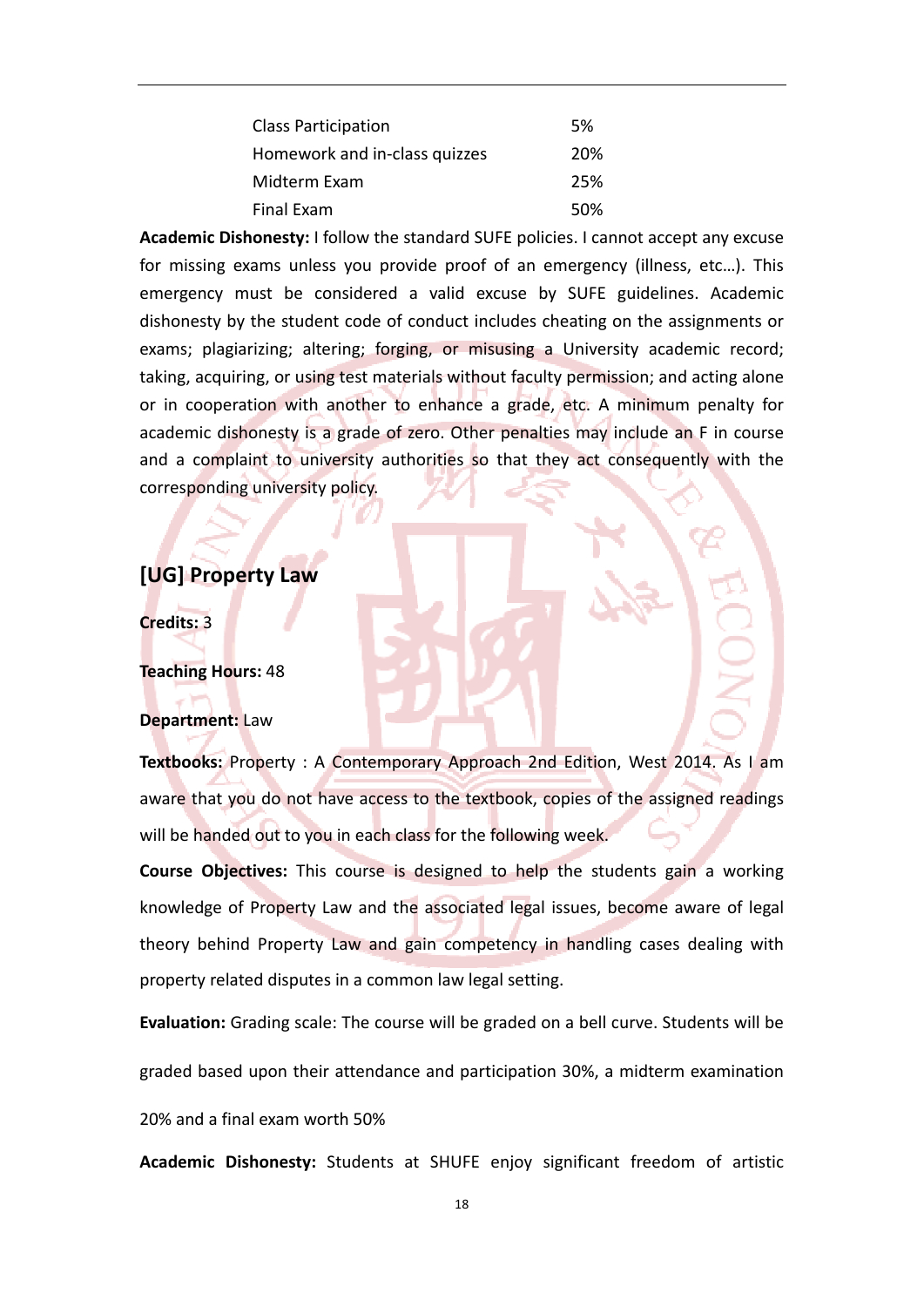expression and are encouraged to stretch their scholarly and artistic boundaries. However, the University prohibits all forms of academic dishonesty. For present purposes, "academic dishonesty" is understood as the appropriation and representation of another's work as one's own, whether such appropriation includes all or part of the other's work or whether it comprises all or part of what is represented as one's own work (plagiarism). Appropriate citation avoids this form of dishonesty. In addition, "academic dishonesty" includes cheating in any form, the falsification of academic documents of the falsification of works or references for the use in class or other academic circumstances. When such dishonesty is discovered, the consequences to the student can be severe.

# **[UG] British & American Legal System**

**Credits:** 2

**Teaching Hours:** 32

**Department:** Law

### **Prerequisites:** N/A

**Textbooks:** The Fulbright Program (http://www.cies.org/) provides funds for me to provide materials to you. I will have the readings from several books for you bound together so that you may use the information as a book. All materials will be posted on the SHUFE Blackboard site. The following are the primary sources I will use: Michael C. Dorf, Constitutional Law Stories, 2nd Ed., Foundation Press, 2009. Lawrence M. Friedman, A History of American Law, 3rd Ed., Touchstone, 2005. John Humbach, Whose Monet? An Introduction to the American Legal System, Wolters Kluwer Law & Business, Aspen Publishers, 2007.

Geoffrey Samuel A Short Introduction to the Common Law, Edward Elgar Publishing, 2014.

**Course Objectives:** The purpose of this course is to critically analyze the British and American legal system. To do this, we will examine a host of topics, including the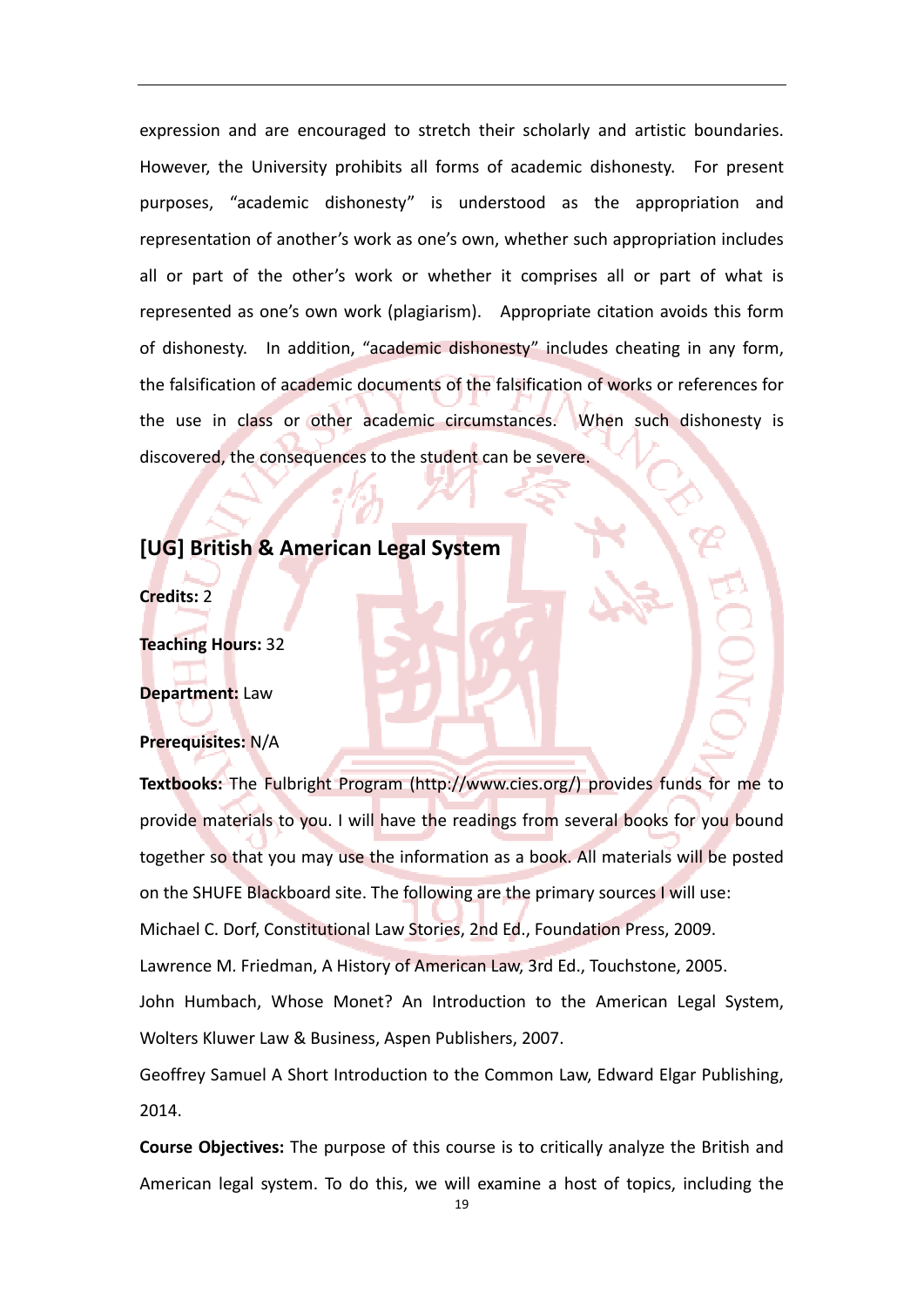structure of federal and state court systems, the processes by which cases enter the courts, methods of judicial selection, and the determinants of judicial decision making.

## **Course Schedule:**

**First Week** (March 10): Introduction – – The Three Branches of Government in the United States – What Role Do The Courts Have?

**Second Week** (March 17): Common Law versus Civil Law. From Great Britain to the United States.

Assignment: Read the material that follows this syllabus for our next class. It is available at:

https://www.law.berkeley.edu/library/robbins/pdf/CommonLawCivilLawTraditions.p df

For all other weeks, the reading is to be determined – I will send you an updated syllabus with the reading assignments.

**Third Week** (March 24): – The Federal versus the State Court Systems.

**Fourth Week** (Friday, **March 27 make up class** – from 7:50 pm to 9:30 pm): The Types of Cases in the Federal System versus the State System.

**Fifth Week** (March 31): The British Court System Today.

**Sixth Week** (April 7): Civil versus Criminal Cases – U.S.

**Seventh Week** (April 14): Federal Rules of Civil Procedure.

**Eighth Week** (April 21): Gathering Information through Formal and Informal "Discovery,"

**Ninth Week** (April 28): "Building Your Case" for the Court.

Midterm Exam – second 1//2 of class on April 28.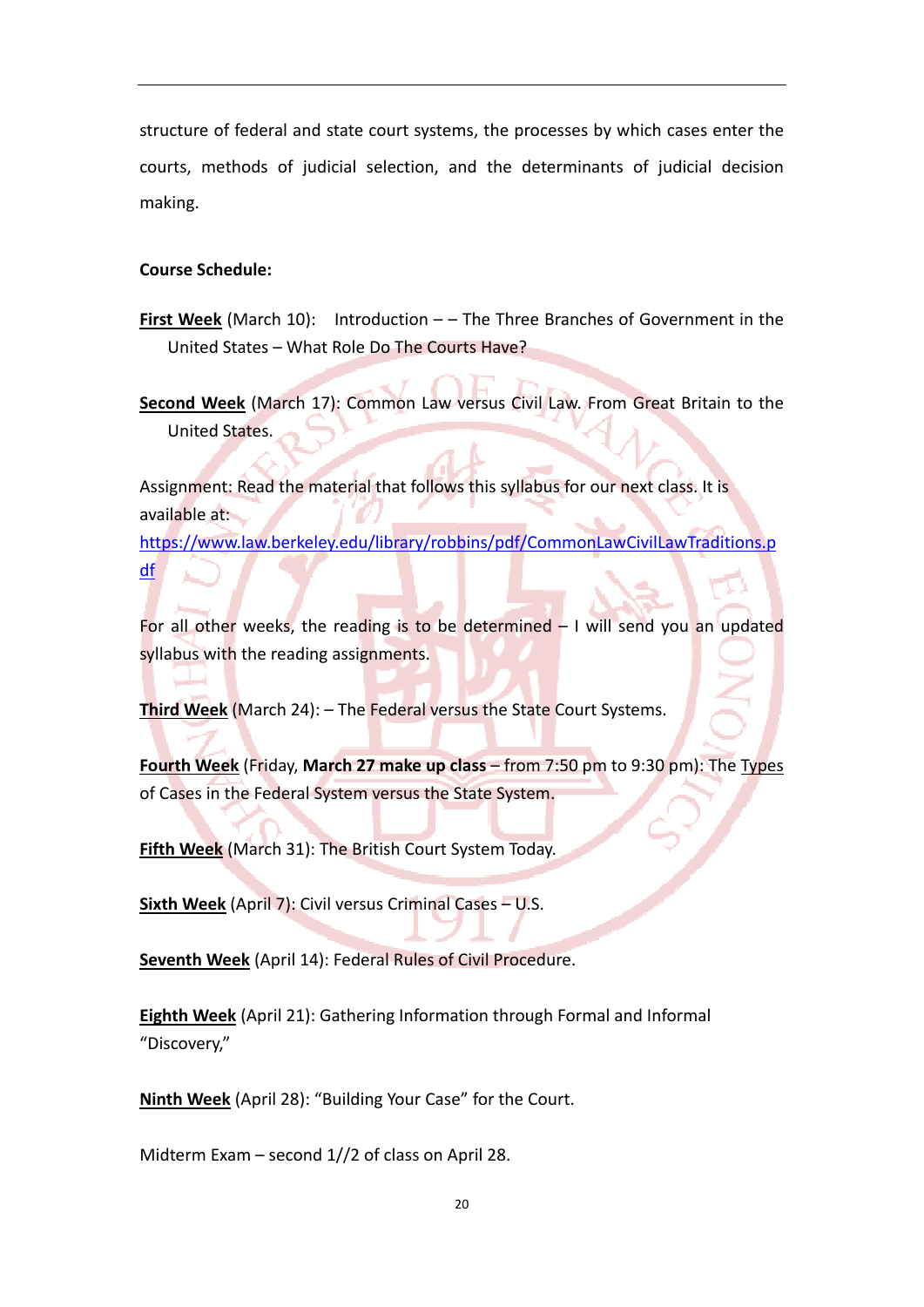**Tenth Week** (May 5): Federal Rules of Evidence and Trial Strategy.

**Eleventh Week** (May 12): How to Brief a Case versus a Trial Brief.

**Twelfth Week** (May 19): A Lawyer's Rules of Ethics and Settlement Options.

**Thirteenth Week** (May 26): How to Try a Case in the Trial Court and How to Argue an Appeal.

**Fourteenth Week** (June 2): United States District Court Role Play

**Fifteenth Week** (June 9): United States Court of Appeals Role Play

**Sixteenth Week** (June 16): Advantages/Disadvantages of the Common Law System.

**Seventeenth Week** (June 23) **FINAL EXAMINATION**.

**Evaluation:** Your grade in this class will be based upon a final exam given during the exam period at the end of the semester (60% of your grade) as well a short midterm examination (20% of your grade), and class participation (20% of your grade). You must read the assigned pages in the book prior to class and participate in class activities (as well as homework) to receive a passing grade.

**Academic Dishonesty:** N/A

# **[UG] Intermediate Financial Accounting**

**Credits:** 3

**Teaching Hours:** 48

**Department:** School of Accounting

**Pre‐requisites:** Financial Accounting or equivalent

## **Recommended Textbook:**

*Intermediate Accounting Vol. 1/2, 2nd Edition, Pearson Kin Lo and George Fisher*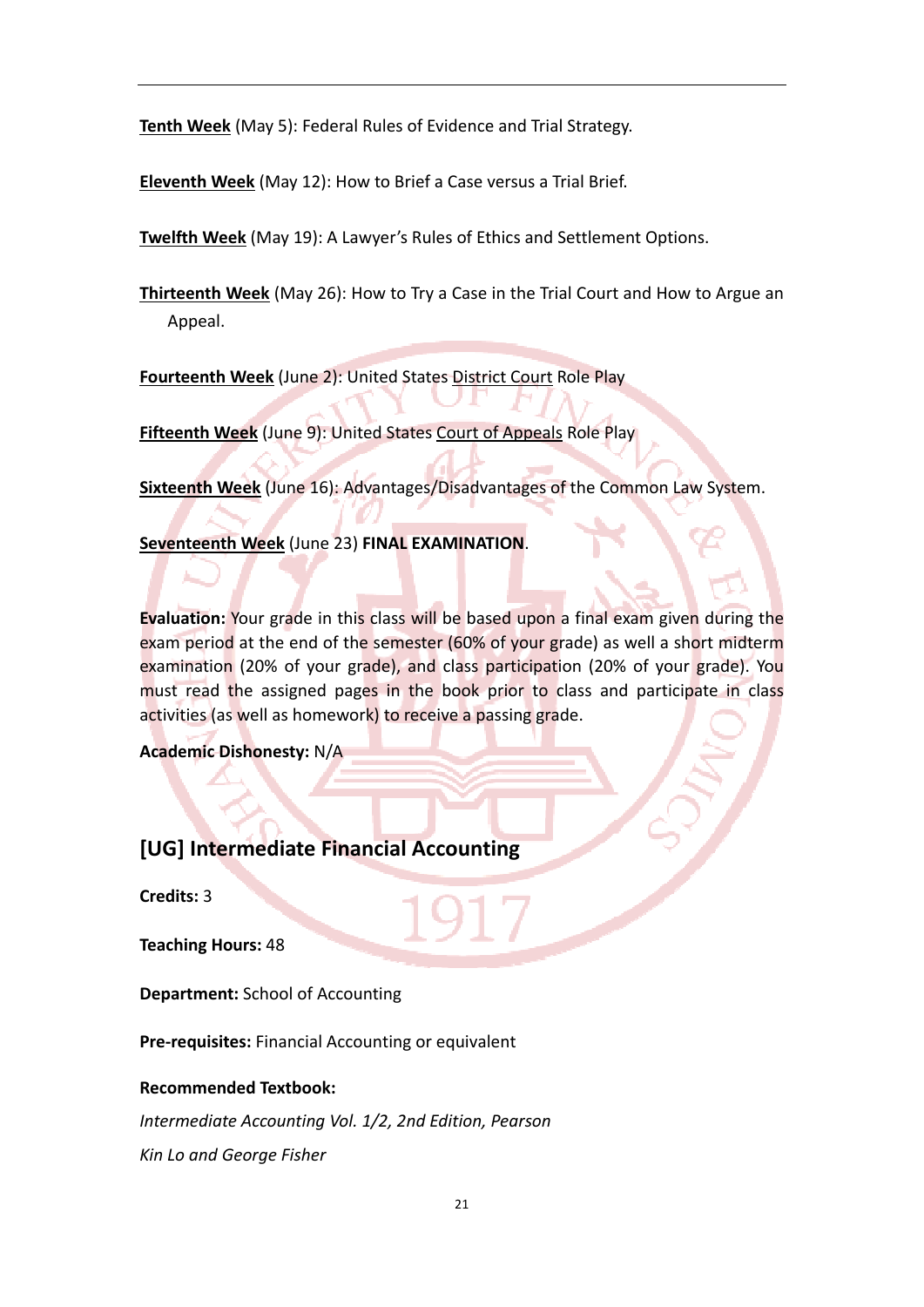**Course Objectives:** This subject enables students to demonstrate a global outlook in the context of business, obtain sufficient financial accounting skills and knowledge to make an immediate contribution to their employers and analyze financial reports prepared according to International Financial Reporting Standards.

**Course Schedule:** N/A

**Evaluation:** N/A

**Academic Dishonesty:** N/A

# **[UG] Financial Budgeting and Analysis**

**Credits:** 2

**Teaching Hours:** 32

**Department:** School of Accounting

**Pre‐requisites:** N/A

#### **Recommended Textbook:** N/A

**Course Objectives:** Financial budgeting and Analysis is one of the main courses for undergraduate students who major in financial management. Financial analysis is for analysis to financial reports based on the use of the scientific method and systematic analysis and evaluation of the enterprises of past and present operating results, financial situation, predict the future development trend of enterprises, enterprises of interest groups to help improve decision‐making, so as to reduce its uncertainty. Financial analysis involves content analysis such as solvency of enterprises, viability, profitability, capacity development. Financial plan is that by adjusting operative activity scale and the level, so that their funds, proceeds, the cost of coordination, so as to ensure enterprises the financial goals. Including the development of specific financial strategies, financial policies, financial, planning and the preparation of the financial budget, and so forth. In short, financial analysis and planning is a course that analysis and skills in financial management plan in use. To demonstrate the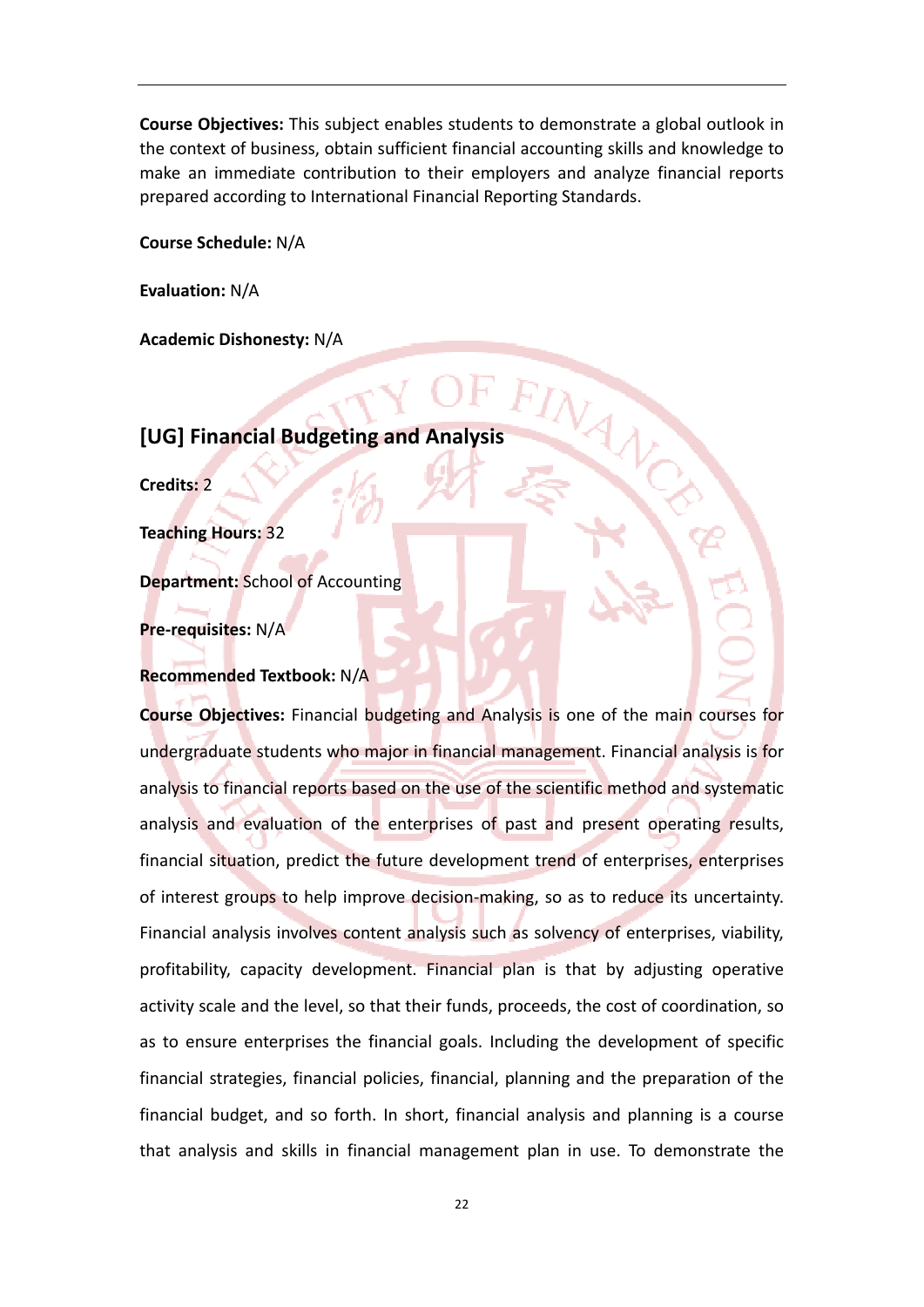characteristics of courses, the courses are supplemented by the general case teaching.

**Course Schedule:** N/A

**Evaluation:** N/A

**Academic Dishonesty:** N/A

**[UG] International Marketing**

**Credits:** 2

**Teaching Hours:** 32

**Department:** School of International Business Administration

**Pre‐requisites:** N/A

**Recommended Textbook:** Warren J. Keegan, Mark C. Green (2015), Global Marketing , 8th Edition, Prentice Hall.

**Course Objectives:** Global marketing skills are of increasing importance to marketing practitioners as the pace of globalisation quickers and more and more firms choose, or are forced, to compete in offshore markets. This unit discusses the global marketing environment, how global markets are identified and evaluated, and global product planning, pricing, promotion and distribution strategies.

At the conclusion of the course, students should be capable of:

- (1) Understanding, listing, and explaining the factors, which constrain and provide opportunities for international marketing.
- (2) Compare marketing‐mix management in domestic and foreign markets.
- (3) Discuss the impact of culture on international marketing
- (4) Identify and assess information sources used in global marketing planning
- (5) Construct a global marketing plan encompassing strategies to deal with international realities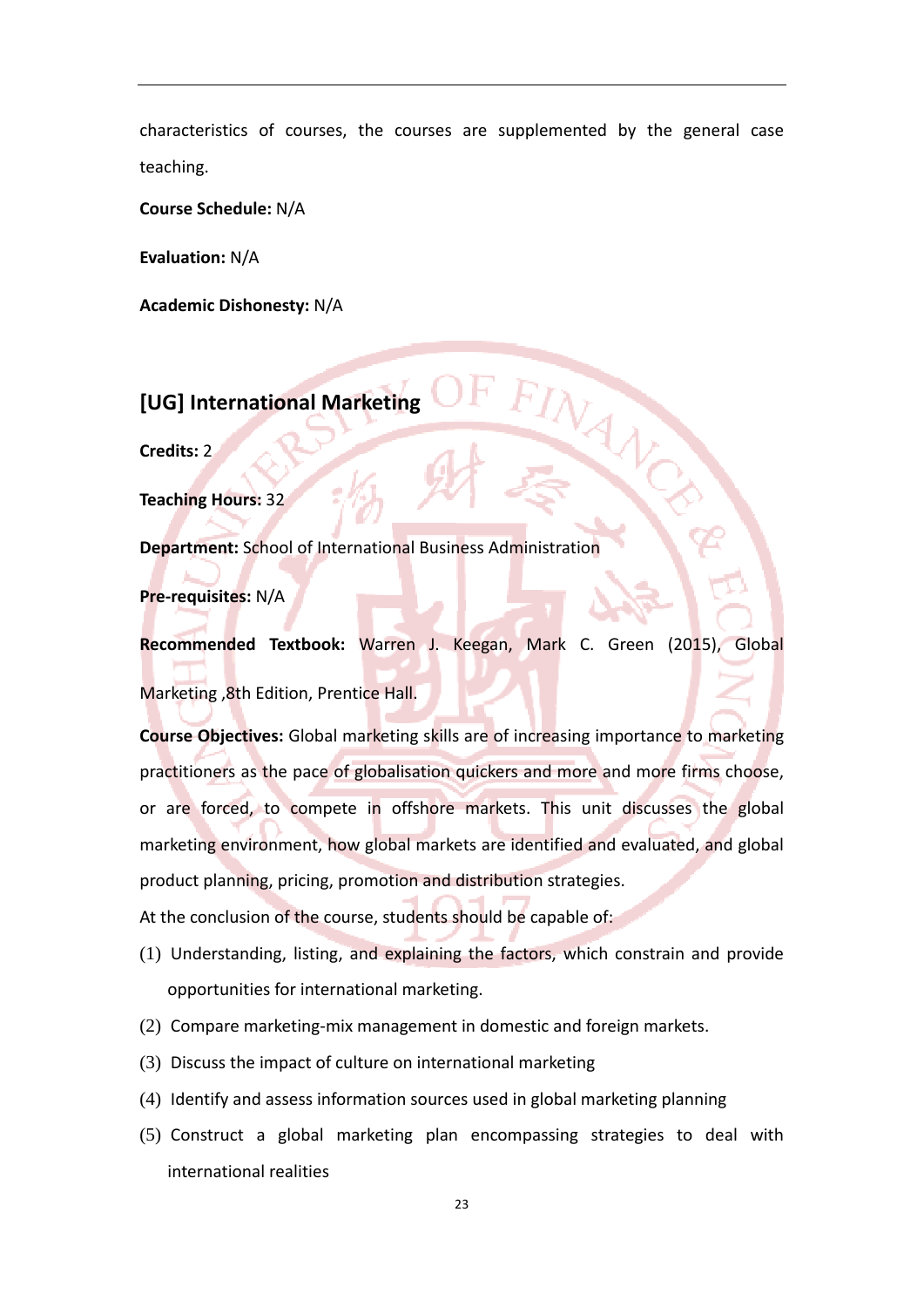(6) Assess the future of global marketing

### **Course Schedule:**

#### Topic 1 Introduction to Global Marketing

 Definition of terms; global marketing; theory of comparative advantage; global industry; management; orientation; driving forces and restraining forces

Topic 2 Organization structure and global marketing plans

 Leadership and core competence; marketing audit; developing international corporation profiles; global marketing plans

#### Topic 3 the economic Environment

Affect on marketing strategy; IMF; trade agreements and restrictions

Topic 4 business customs and practices

Culture and business relationships; international differences in business

values and ethics

Topic 5 Social and cultural environments

Culture and its elements; cultural change; innovations

Topic 6 political/legal environment

Government policy; nationalism, political risk assessment; commercial laws

## Topic 7 global MIS and research

 International MIS; problems and sources of secondary data; primary research collection

Topic 8 Global market entry and cooperative strategies

Exporting, franchising/licensing; JV; strategic alliances

Topic 9 Consumer product decisions

 Standardized Vs. adaptation; innovative products in foreign markets; the PLC and adaptation; the fifth P

#### Topic 10 Pricing and distribution decisions

 Pricing setting; dumping; exchange rate fluctuations; government influenced pricing; intra‐company pricing strategy; distribution strategy; alternative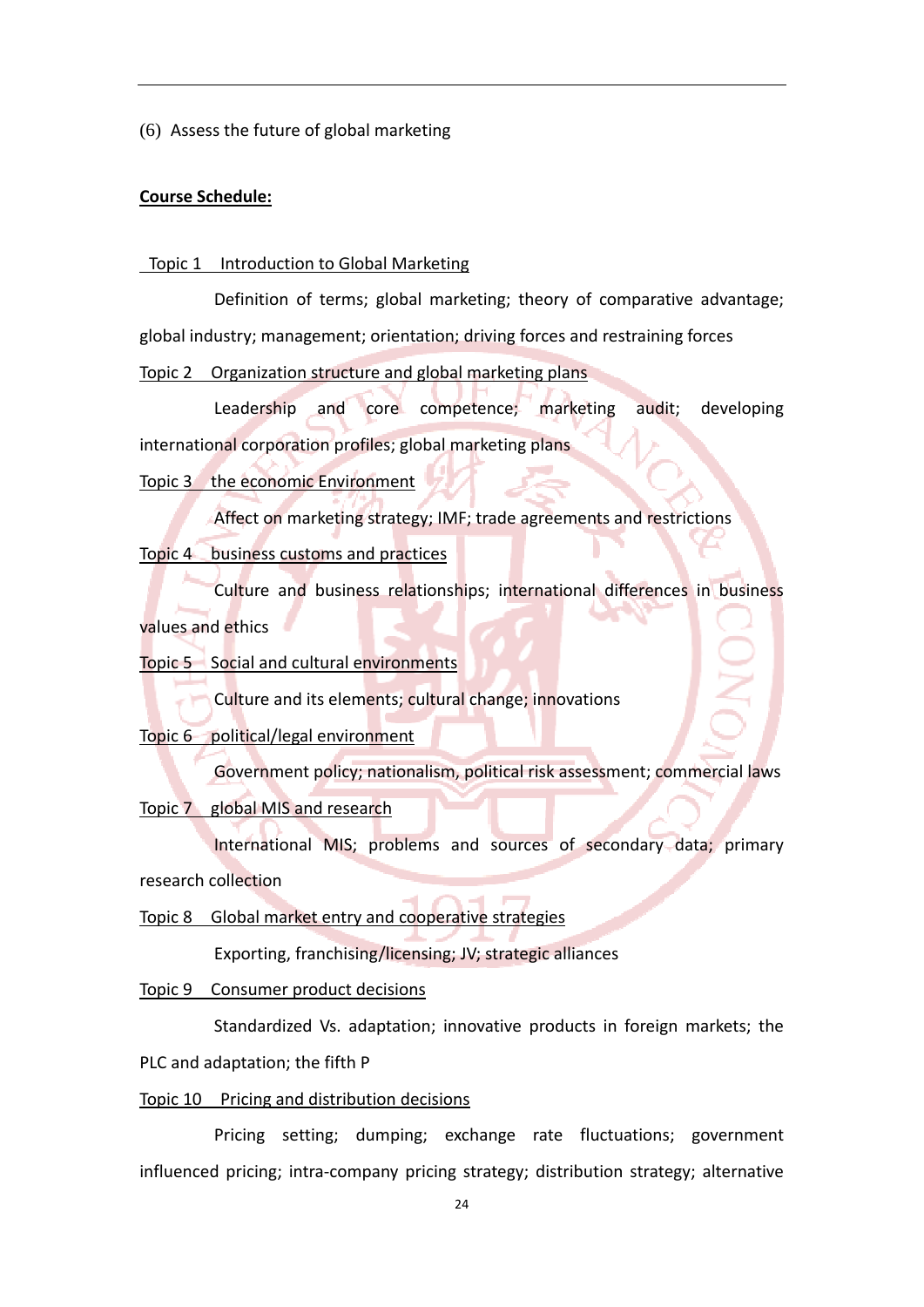channels; selection process; franchising; logistics

#### Topic 11 Communication decisions and HRM

 Standardization Vs. localization; media planning; Ad. Cultural diversity; sales personnel selling abroad; repatriation and reassignment

#### Topic 12 the future of global marketing

Growing importance; new international realities; the Chinese scene

**Evaluation:** Assignment and participation Case Study Final Exam Paper (60%)

#### **Class participation**

- Class participation is expected and is essential for success in the course. The benefits of the course can only be realized when students share their views with the class. Class participation grades will be based on each student's contribution to the class learning experience.
- During the semester, we will be doing a number of in-class activities involving the application of marketing concepts as well as discussing several cases (time permitting). Preparation for cases as well as participation in case and activity related discussions during class will play a significant role in determining class participation grades.
- Bringing in real world examples from outside reading and sources that highlight marketing concepts is necessary to gain the marks of class participation.

The following are guidelines concerning how you should think about class participation. They will be my criteria for evaluating your participation during the semester.

**Content understanding and integration** – Do you follow the flow of class discussion and build on others' ideas? When you do not understand something, do you ask questions? Are you an active participant in in‐class group case analysis and discussion?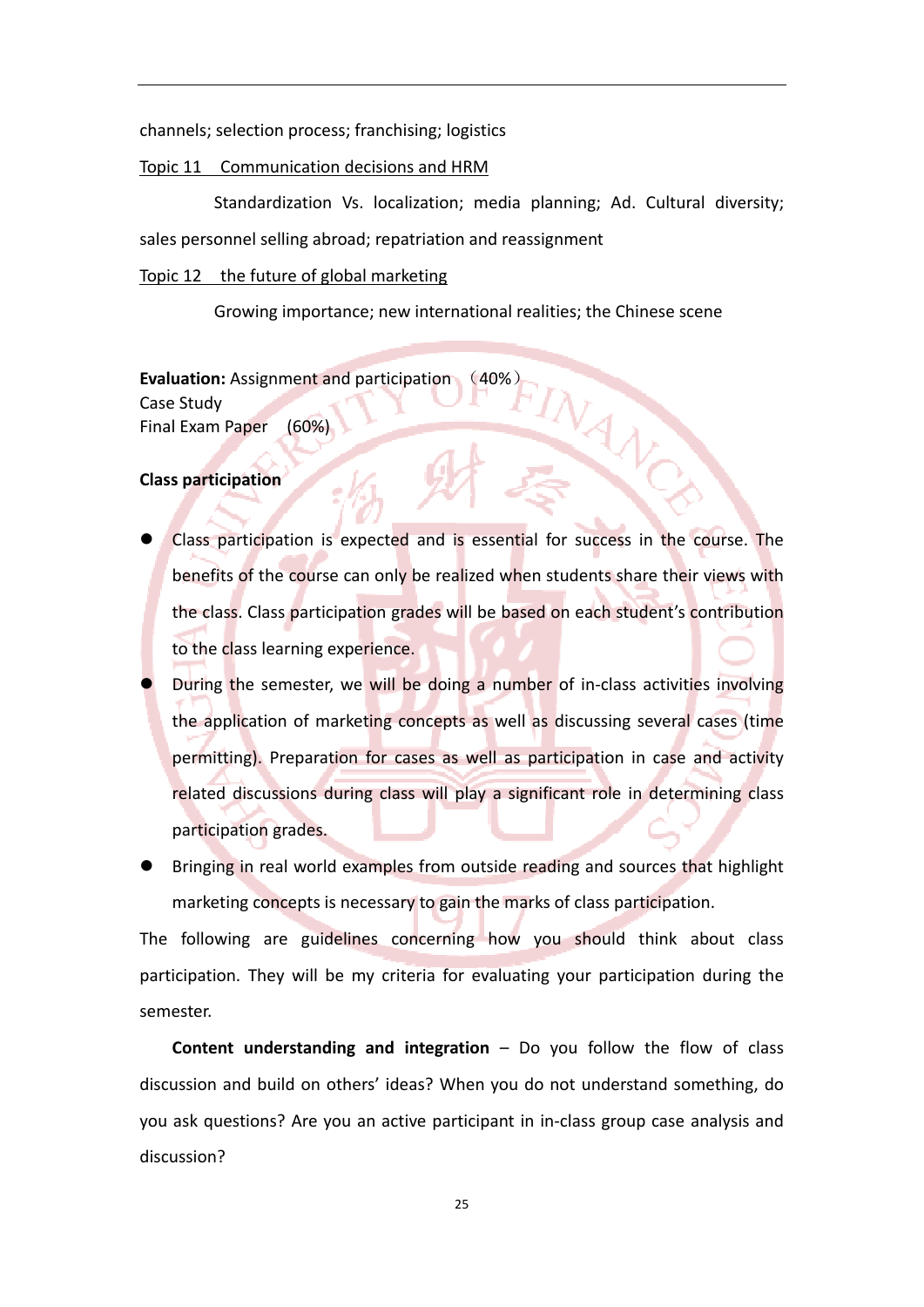**Creativity** – do you generate your own insights and applications?

**Curiosity and interest**—What degree of curiosity, interest, and enthusiasm do you bring to the classroom? Are you in class every day in order to fully participate?

**Academic Dishonesty:** N/A

# **[UG] Business English Communication**

**Credits:** 2

**Teaching Hours:** 32

**Department:** School of Foreign Studies

**Pre‐requisites:** N/A

## **Recommended Textbook:** N/A

**Course Objectives:** You will learn the basic principles that make writing work and how to read an audience so that you can persuade and influence them consistently and powerfully. You will learn how to replace some bad writing habits with good ones.

## **Course Schedule:** N/A

- 1. **Evaluation: Attendance**: 10%
- 2. **Portfolio**: 20%

The portfolio may be most unfamiliar form of assessment for students. Portfolio assessment is very common and effective for self-directed learning in overseas universities. A portfolio is a collection of documents relevant to a particular subject or purpose. Artists, photographers and fashion models often take portfolios of their work to show employers what they have done and what they can do. Here we use student portfolio to include at least **a minimum** of the writing tasks listed below you complete either in class or out‐of class for enhancing self‐directed learning, reflection and collaborative learning.

Resume

- Cover letter
- Application letters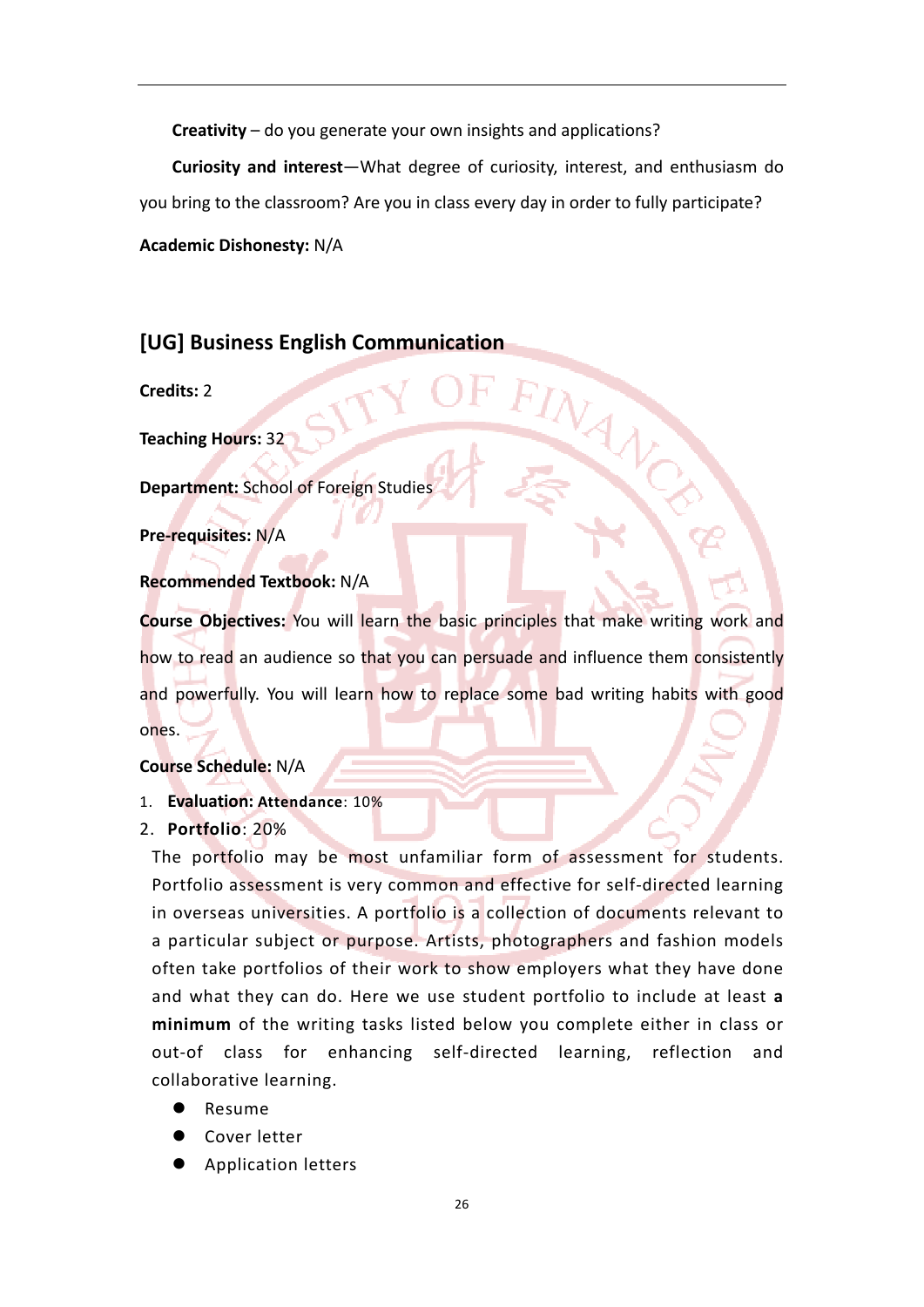- Business letters such as Memo, Email
- **Summary**
- Business report
- Feedbacks or comments from peers or your tutor
- Personal reflections on the feedbacks
- Other examples of business writing you finish during and after class, e.g. quiz and group report writing

## 3. **Oral Presentation** 15%

You are asked to give a group presentation about your project design. Each member of teams will give presentation on different parts of your project design.

## 4. **Collaborative writing of market research report**: 15%

You are asked to complete a 1500‐word formal business report based on your project work and feedback from peers and tutors on your oral presentation. Collaborative writing process is stressed and evaluated in this task.

**5. Final exam**: 40%

Business communicative competency (mainly written competency) will also be evaluated in a final on‐spot writing condition. Writing topics in the exam will be selected from the array of training topics.

**Academic Dishonesty:** N/A

# **[UG] Intercultural Communication in Global Workplace**

**Credits:** 2

**Teaching Hours:** 32

**Department:** School of Foreign Studies

**Pre‐requisites:** N/A

**Recommended Textbook:** Communication Between Cultures. Samovar, L. R. Porter,

and L. Stefani

Cross‐Talk; communicating in a Multicultural workplace. by Kenton and Valentine

Cultural Intelligence; A Guide to Working with People from Other Cultures. Peterson

Guide to Cross‐Cultural Communication, Sana Reynolds and Deborah Valentine